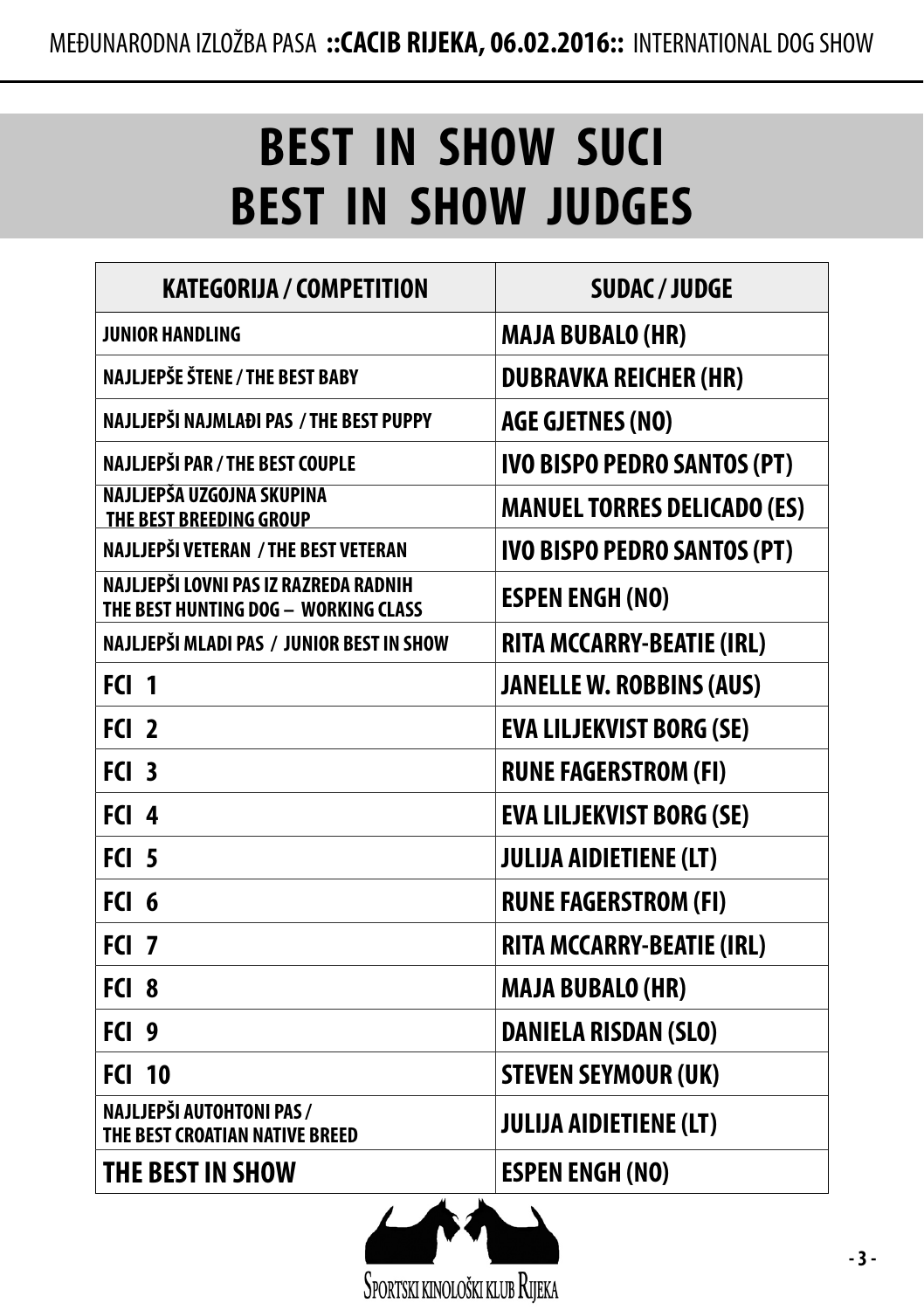### **RASPORED PASA PO ZEMLJAMA COUNTRY SCHEDULE**

|                |                            |                            | <b>MUŽJACI</b> | ŽENKE          | <b>UKUPNO</b>  |
|----------------|----------------------------|----------------------------|----------------|----------------|----------------|
|                | <b>COUNTRY</b>             | <b>ZEMLJA</b>              | <b>MALES</b>   | <b>FEMALES</b> | <b>TOTAL</b>   |
| 1              | <b>AUSTRIA</b>             | AUSTRIJA                   | 14             | 28             | 42             |
| 2              | BOSNIA AND HERZEGOVINA     | <b>BOSNA I HERCEGOVINA</b> | 0              | $\overline{2}$ | $\overline{2}$ |
| 3              | BULGARIA                   | BUGARSKA                   | $\overline{2}$ | 0              | $\overline{2}$ |
| 4              | CROATIA                    | <b>HRVATSKA</b>            | 125            | 122            | 247            |
| 5              | <b>CZECH REPUBLIC</b>      | ČEŠKA                      | 4              | 10             | 14             |
| 6              | <b>DENMARK</b>             | DANSKA                     | 1              | 1              | $\overline{2}$ |
| $\overline{7}$ | <b>FINLAND</b>             | <b>FINSKA</b>              | 1              | 1              | 2              |
| 8              | <b>FRANCE</b>              | <b>FRANCUSKA</b>           | $\mathbf{1}$   | $\overline{2}$ | 3              |
| 9              | GERMANY                    | NJEMAČKA                   | 14             | 7              | 21             |
| 10             | <b>GREAT BRITAIN</b>       | <b>VELIKA BRITANIJA</b>    | 0              | 1              | 1              |
| 11             | HUNGARY                    | MAĐARSKA                   | 14             | 10             | 24             |
| 12             | <b>ITALY</b>               | <b>ITALIA</b>              | 167            | 172            | 339            |
| 13             | NETHERLAND                 | NIZOZEMSKA                 | 1              | 1              | 2              |
| 14             | <b>NORWAY</b>              | NORVEŠKA                   | $\mathbf{1}$   | $\mathbf{0}$   | 1              |
| 15             | POLAND                     | POLJSKA                    | 0              | 5              | 5              |
| 16             | <b>REPUBLIC OF BELARUS</b> | BJELORUSIJA                | 1              | 0              | 1              |
| 17             | <b>RUSSIA</b>              | RUSIJA                     | 3              | $\mathbf{0}$   | 3              |
| 18             | <b>SERBIA</b>              | SRBIJA                     | 6              | $\overline{7}$ | 13             |
| 19             | SLOVAKIA                   | SLOVAČKA                   | 4              | 1              | 5              |
| 20             | SLOVENIA                   | SLOVENIJA                  | 25             | 29             | 54             |
| 21             | SPAIN                      | ŠPANJOLSKA                 | 0              | $\overline{2}$ | $\overline{2}$ |
| 22             | SWITZERLAND                | ŠVICARSKA                  | 3              | 4              | $\overline{7}$ |
| 23             | USA                        | AMERIKA                    | 1              | 0              | $\mathbf{1}$   |

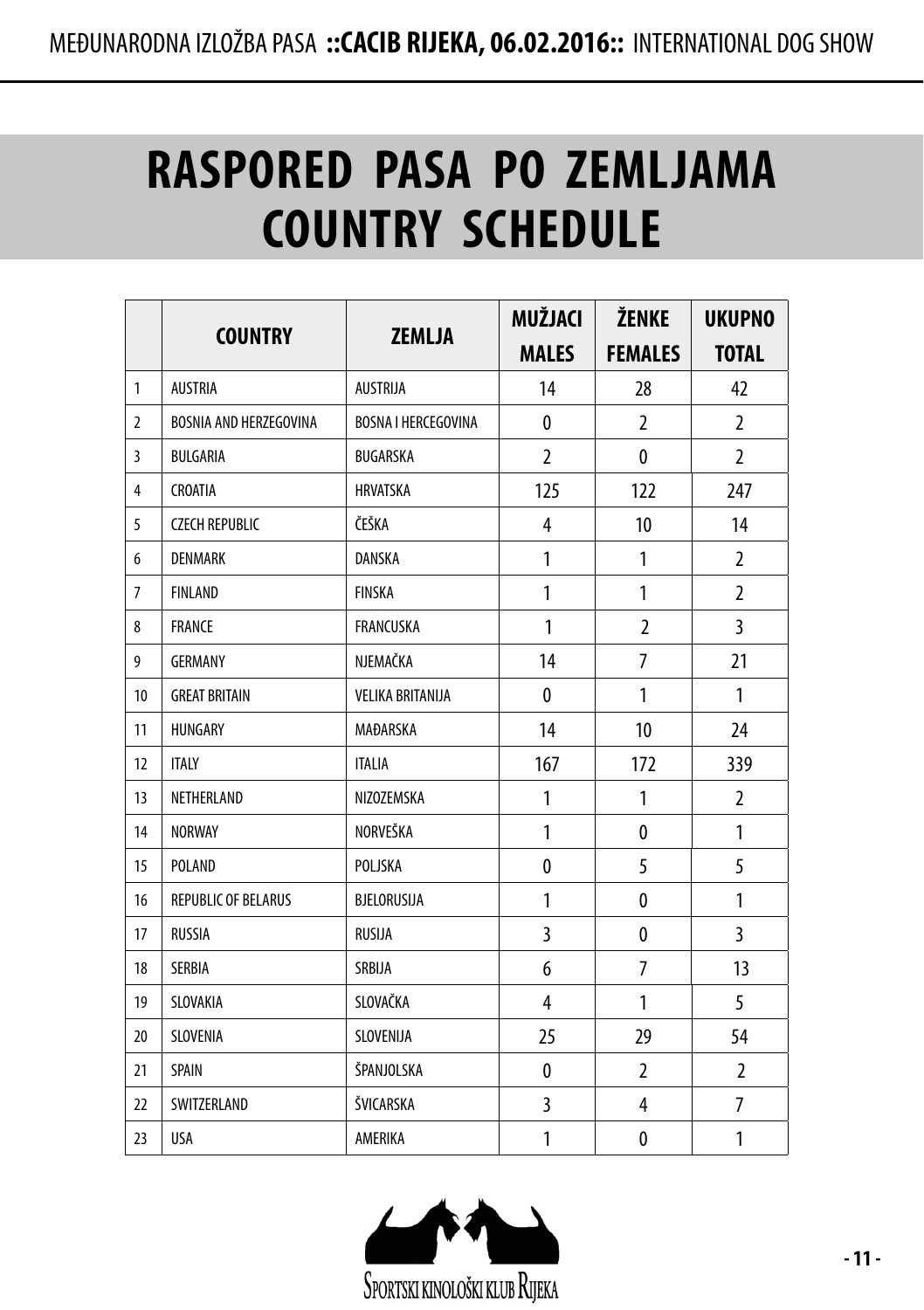# **RASPORED PASA PO PASMINAMA BREED SCHEDULE**

|                                          |                                       | MUŽJACI                 | ŽENKE          | <b>UKUPNO</b>  | <b>KRUG</b> |
|------------------------------------------|---------------------------------------|-------------------------|----------------|----------------|-------------|
| <b>BREED</b>                             | <b>PASMINA</b>                        | <b>MALES</b>            | <b>FEMALES</b> | <b>TOTAL</b>   | <b>RING</b> |
| AFGHAN HOUND                             | AFGANISTANSKI HRT                     | 4                       | 3              | 7              | $*11$       |
| AIREDALE TERRIER                         | AIREDALE TERIJER                      | $\mathbf{1}$            | 0              | $\mathbf{1}$   | $*5$        |
| AKITA                                    | AKITA                                 | $\overline{2}$          | 1              | 3              | *8          |
| <b>ALASKAN MALAMUTE</b>                  | ALJAŠKI MALAMUT                       | $\overline{\mathbf{4}}$ | 5              | 9              | $*_{8}$     |
| ALPENLAENDISCHE<br>DACHSBRACKE           | ALPSKI BRAK JAZAVČAR                  | $\overline{2}$          | 0              | $\overline{2}$ | $*7$        |
| AMERICAN AKITA                           | AMERIČKA AKITA                        | 3                       | $\overline{3}$ | 6              | $*7$        |
| AMERICAN COCKER SPANIEL                  | AMERIČKI KOKER ŠPANIJEL               | $\overline{3}$          | $\overline{2}$ | 5              | $*10$       |
| AMERICAN STAFFORDSHIRE<br><b>TERRIER</b> | AMERIČKI STAFORDSKI<br><b>TERIJER</b> | $\overline{7}$          | 13             | 20             | $*_{4}$     |
| <b>AUSTRALIAN CATTLE DOG</b>             | AUSTRALSKI GOVEDARSKI PAS             |                         | 1              | 3              | $*1$        |
| <b>AUSTRALIAN SHEPHERD DOG</b>           | AUSTRALSKI OVČARSKI PAS               |                         | 4              | 11             | $*1$        |
| <b>AUSTRALIAN SILKY TERRIER</b>          | <b>AUSTRALIAN SILKY TERRIER</b>       | $\mathbf{0}$            | $\overline{2}$ | $\overline{2}$ | $*5$        |
| <b>BARZAIA</b>                           | <b>RUSKI HRT</b>                      | $\mathbf{0}$            | $\overline{2}$ | $\overline{2}$ | $*11$       |
| <b>BASENJI</b>                           | <b>BASENDI</b>                        | $\mathbf{1}$            | 1              | $\overline{2}$ | $*7$        |
| <b>BASSET HOUND</b>                      | <b>BASET</b>                          | $\mathbf{1}$            | 3              | 4              | $*7$        |
| <b>BAYRISCHER</b><br>GEBIRGSSCHWEISSHUND | <b>BAVARSKI KRVOSLJEDNIK</b>          | $\overline{2}$          | $\mathbf{0}$   | $\overline{2}$ | $*7$        |
| <b>BEAGLE</b>                            | BIGI                                  | $\mathbf{1}$            | 3              | 4              | $*3$        |
| <b>BEARDED COLLIE</b>                    | <b>BRADATI KOLI</b>                   | $\mathbf{0}$            | $\overline{2}$ | $\overline{2}$ | $*1$        |
| <b>BERGER BLANC SUISSE</b>               | ŠVICARSKI BIJELI OVČAR                | $\mathbf{1}$            | 1              | $\overline{2}$ | $*12$       |
| <b>BERGER DE BRIE - BRIARD</b>           | BRIARD - BRIJEŠKI OVČAR               |                         | 0              | $\mathbf{1}$   | $*12$       |
| <b>BERNER SENNENHUND</b>                 | <b>BERNSKI PLANINSKI PAS</b>          | $\overline{2}$          | 4              | 6              | $*_{4}$     |
| <b>BICHON A POIL FRISE</b>               | <b>BIŠON</b>                          | $\overline{2}$          | 4              | 6              | *8          |
| <b>BICHON HAVANAIS</b>                   | <b>HAVANEZER</b>                      | $\overline{3}$          | $\overline{2}$ | 5              | *8          |
| <b>BOLOGNESE</b>                         | <b>BOLOGNESE</b>                      | 1                       | $\mathbf{0}$   | $\mathbf{1}$   | $*_{8}$     |

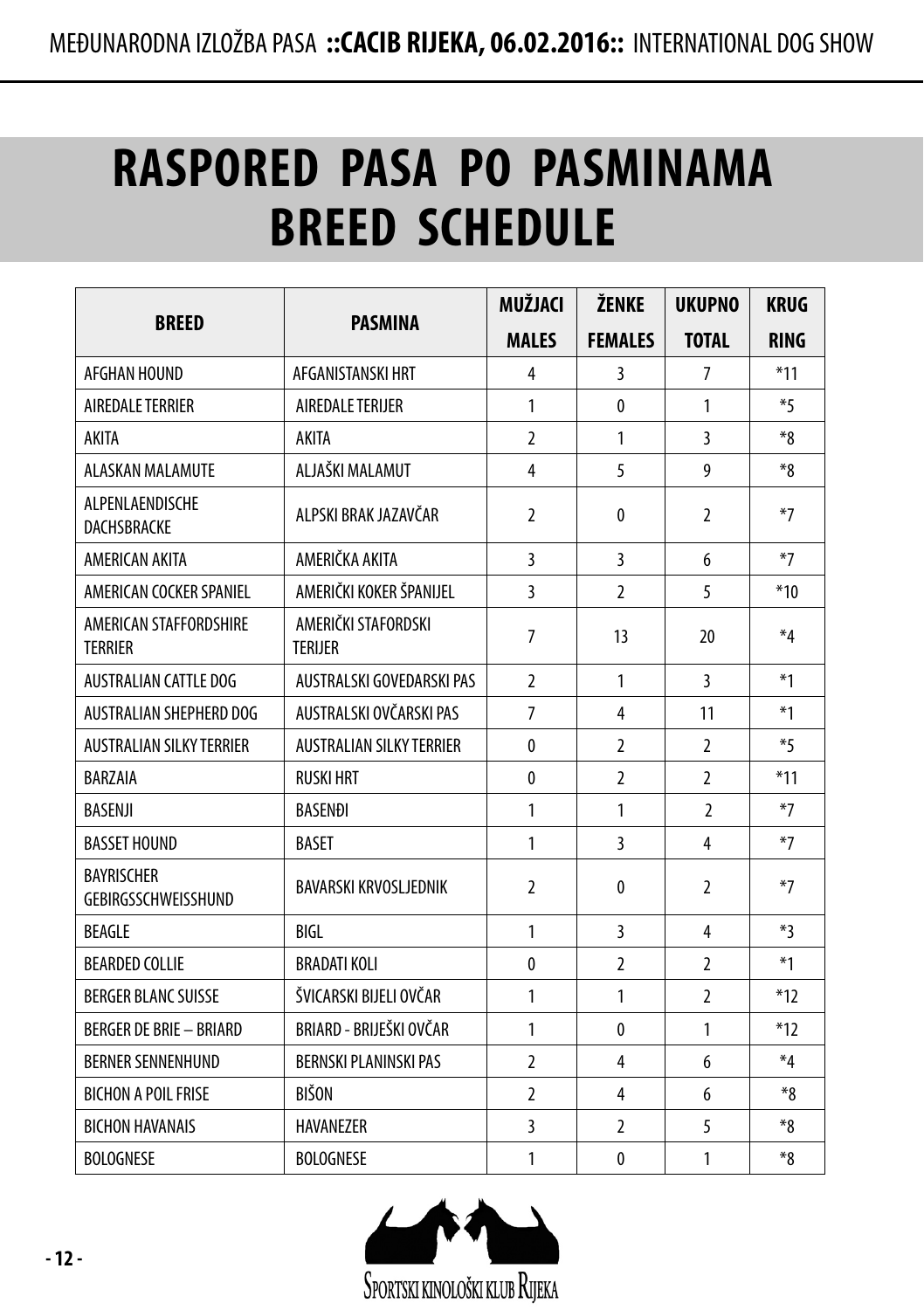| <b>BORDER COLLIE</b>                            | GRANIČARSKI KOLI                         | 13             | 14             | 27             | $*1$    |
|-------------------------------------------------|------------------------------------------|----------------|----------------|----------------|---------|
| <b>BOSTON TERRIER</b>                           | <b>BOSTON TERIJER</b>                    | 5              | 5              | 10             | *8      |
| <b>BOULEDOGUE FRANCAIS</b>                      | <b>FRANCUSKI BULDOG</b>                  | 19             | 16             | 35             | *8      |
| <b>BULL TERRIER</b>                             | <b>BULTERIJER</b>                        | 0              | 2              | $\overline{2}$ | $*_{4}$ |
| <b>BULL TERRIER-MINIATURE</b>                   | MINIJATURNI BULTERIJER                   | $\overline{2}$ | 3              | 5              | $*_{4}$ |
| <b>BULLDOG</b>                                  | <b>ENGLESKI BULDOG</b>                   | 8              | $\overline{7}$ | 15             | $*2$    |
| <b>BULLMASTIFF</b>                              | <b>BULMASTIF</b>                         | 5              | 6              | 11             | $*2$    |
| <b>CANE CORSO ITALIANO</b>                      | <b>CANE CORSO</b>                        | $\overline{2}$ | $\mathbf{1}$   | 3              | $*2$    |
| <b>CANICHE MINIATURE (TOY)</b>                  | <b>TOY PUDL</b>                          | $\overline{2}$ | $\mathbf{1}$   | 3              | $*7$    |
| <b>CANICHE MOYEN</b>                            | PUDL SREDNJI                             | $\mathbf{0}$   | $\mathbf{1}$   | 1              | $*7$    |
| <b>CANICHE NAIN</b>                             | <b>PUDL MALI</b>                         | $\overline{3}$ | 4              | $\overline{7}$ | $*7$    |
| CAO DE AGUA PORTUGUES                           | PORTUGALSKI PAS ZA VODU                  | $\mathbf{1}$   | 0              | 1              | $*10$   |
| <b>CAVALIER KING CHARLES</b><br><b>SPANIEL</b>  | <b>CAVALIER KING CHARLES</b><br>ŠPANIJEL | 5              | 7              | 12             | *д      |
| <b>CESKOSLOVENSKY VLCAK</b>                     | ČEŠKOSLOVAČKI VUČJAK                     | $\overline{3}$ | 3              | 6              | $*12$   |
| <b>CHIEN BERGER BELGE-</b><br>GROENENDAEL       | BELGIJSKI OVČAR -<br>GROENENDAEL         | $\mathbf{1}$   | 1              | 2              | $*12$   |
| <b>CHIEN DE MONTAGNE DES</b><br><b>PYRENEES</b> | PIRINEJSKI PLANINSKI PAS                 | $\mathbf{1}$   | 0              | 1              | $*_{4}$ |
| <b>CHIEN DE SAINT HUBERT</b>                    | PAS SVETOG HUBERTA                       | 0              | 1              | 1              | $*7$    |
| <b>CHIHUAHUA</b>                                | ČIVAVA                                   | 12             | 15             | 27             | $*5$    |
| <b>CHIN</b>                                     | JAPANSKI ŠPANIJEL                        | $\mathbf{1}$   | 1              | $\overline{2}$ | $*5$    |
| <b>CHINESE CRESTED DOG</b>                      | KINESKI KUKMASTI PAS                     | $\overline{2}$ | 3              | 5              | $*6$    |
| <b>CHOW CHOW</b>                                | ČAU-ČAU                                  | 3              | 2              | 5              | $*7$    |
| <b>CLUMBER SPANIEL</b>                          | KLAMBER ŠPANIJEL                         | $\mathbf{1}$   | 0              | 1              | $*10$   |
| <b>COLLIE ROUGH</b>                             | ŠKOTSKI OVČAR DUGODLAKI                  | $\overline{7}$ | 6              | 13             | $*1$    |
| <b>COTON DE TULEAR</b>                          | <b>TULEARSKI PAS</b>                     | 4              | $\overline{2}$ | 6              | $*_{8}$ |
| DACHSHUND KANINCHEN<br>KURZHAAR                 | JAZAVČAR KUNIĆAR<br>KRATKODLAKI          | $\mathbf{1}$   | 2              | 3              | $*6$    |
| DACHSHUND KANINCHEN<br>RAUHHAAR                 | JAZAVČAR KUNIĆAR<br>OŠTRODLAKI           | $\mathbf{1}$   | 4              | 5              | $*6$    |
| DACHSHUND STANDARD<br><b>KURZHAAR</b>           | JAZAVČAR KRATKODLAKI                     | 4              | $\overline{2}$ | 6              | $*_{6}$ |
| <b>DACHSHUND STANDARD</b><br>LANGHAAR           | JAZAVČAR DUGE DLAKE                      | 0              | 1              | 1              | $*_{6}$ |

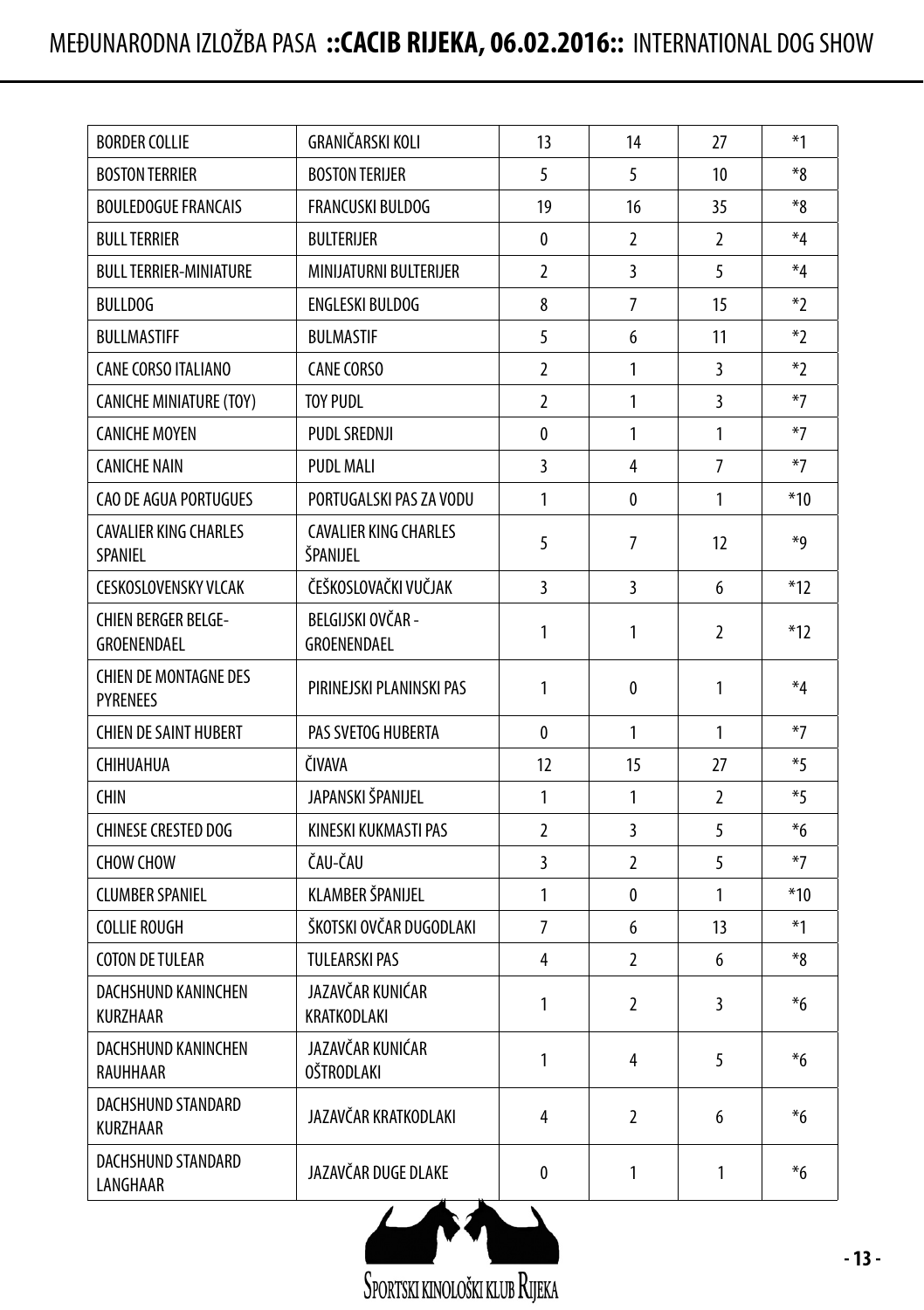| DACHSHUND STANDARD<br>RAUHHAAR                 | JAZAVČAR OŠTRODLAKI                     | 2              | $\overline{2}$ | 4                 | $\boldsymbol{*}6$ |
|------------------------------------------------|-----------------------------------------|----------------|----------------|-------------------|-------------------|
| DACHSHUND ZWERG<br>LANGHAAR                    | JAZAVČAR PATULJASTI<br><b>DUGODLAKI</b> | $\mathbf{1}$   | $\mathbf{0}$   | 1                 | $*_{6}$           |
| DACHSHUND ZWERG<br>RAUHHAAR                    | JAZAVČAR PATULJASTI<br>OŠTRODLAKI       | 4              | 3              | $\overline{7}$    | $*_{6}$           |
| <b>DALMATINSKI PAS</b>                         | <b>DALMATINSKI PAS</b>                  | 7              | 5              | 12                | $*3$              |
| <b>DEERHOUND</b>                               | <b>JELENJI HRT</b>                      | $\mathbf{1}$   | $\mathbf{1}$   | $\overline{2}$    | $*11$             |
| DEUTSCH KURZHAAR                               | NJEMAČKI PTIČAR KRATKE<br><b>DLAKE</b>  | 2              | 1              | 3                 | $*12$             |
| <b>DEUTSCHE DOGGE</b>                          | NJEMAČKA DOGA                           | 4              | 8              | 12                | $*$               |
| <b>DEUTSCHER BOXER</b>                         | NJEMAČKI BOKSER                         | $\overline{7}$ | 10             | 17                | $*2$              |
| <b>DEUTSCHER SCHAEFERHUND</b>                  | NJEMAČKI OVČAR                          | $\mathbf{1}$   | $\mathbf{1}$   | 2                 | $*12$             |
| <b>DEUTSCHER SPITZ-</b><br>ZWERGSPITZ          | NJEMAČKI ŠPIC PATULJASTI                | 9              | 3              | $12 \overline{ }$ | $*_{8}$           |
| VUČJI ŠPIC<br><b>DEUTSCHER SPITZ-WOLFSPITZ</b> |                                         | $\mathbf{1}$   | 0              | 1                 | $*_{8}$           |
| $DO - KHYI$                                    | <b>TIBETSKI MASTIF</b>                  | $\mathbf{1}$   | 0              | 1                 | $*1$              |
| <b>DOBERMANN</b>                               | <b>DOBERMAN</b>                         | 2              | 1              | 3                 | $*2$              |
| DOGO ARGENTINO                                 | DOGO ARGENTINO                          | $\overline{2}$ | 1              | 3                 | $*2$              |
| DOGO CANARIO                                   | <b>KANARSKI PAS</b>                     | 0              | $\mathbf{1}$   | 1                 | $*1$              |
| <b>DOGUE DE BORDEAUX</b>                       | BORDOŠKA DOGA                           | $\mathbf{1}$   | $\overline{2}$ | 3                 | $*2$              |
| <b>ENGLISH COCKER SPANIEL</b>                  | ENGLESKI KOKER ŠPANIJEL                 | 4              | 3              | $\overline{7}$    | $*10$             |
| <b>ENGLISH POINTER</b>                         | <b>POINTER</b>                          | 0              | 3              | 3                 | $*12$             |
| <b>ENGLISH SETTER</b>                          | <b>ENGLESKI SETER</b>                   | 1              | 1              | 2                 | $*12$             |
| <b>FILA BRASILEIRO</b>                         | <b>FILA BRASILEIRO</b>                  | $\overline{2}$ | 3              | 5                 | $*1$              |
| <b>FLAT COATED RETRIEVER</b>                   | RAVNODLAKI RETRIVER                     | $\mathbf{1}$   | $\overline{2}$ | 3                 | $*10$             |
| <b>FOX TERRIER-SMOOTH</b>                      | <b>FOKSTERIJER KRATKE DLAKE</b>         | $\mathbf{1}$   | $\mathbf{1}$   | $\overline{2}$    | $*5$              |
| <b>FOX TERRIER-WIRE</b>                        | FOKSTERIJER OŠTRE DLAKE                 | 2              | 3              | 5                 | $*_5$             |
| <b>GALGO ESPANOL</b>                           | <b>GALGO ESPANOL</b>                    | 1              | $\mathbf{0}$   | 1                 | $*11$             |
| <b>GOLDEN RETRIEVER</b>                        | <b>ZLATNI RETRIVER</b>                  | 9              | 8              | 17                | $*13$             |
| <b>GRAND CANICHE</b>                           | <b>PUDL VELIKI</b>                      | $\overline{2}$ | $\mathbf{1}$   | $\overline{3}$    | $*7$              |
| <b>GREYHOUND</b>                               | <b>GREYHOUND</b>                        | $\mathbf{1}$   | $\mathbf{1}$   | $\overline{2}$    | $*11$             |
| <b>GROSSER SCHWEIZER</b><br>SENNENHUND         | VELIKI ŠVICARSKI PLANINSKI<br>PAS       | 0              | 1              | $\mathbf{1}$      | $*_{4}$           |

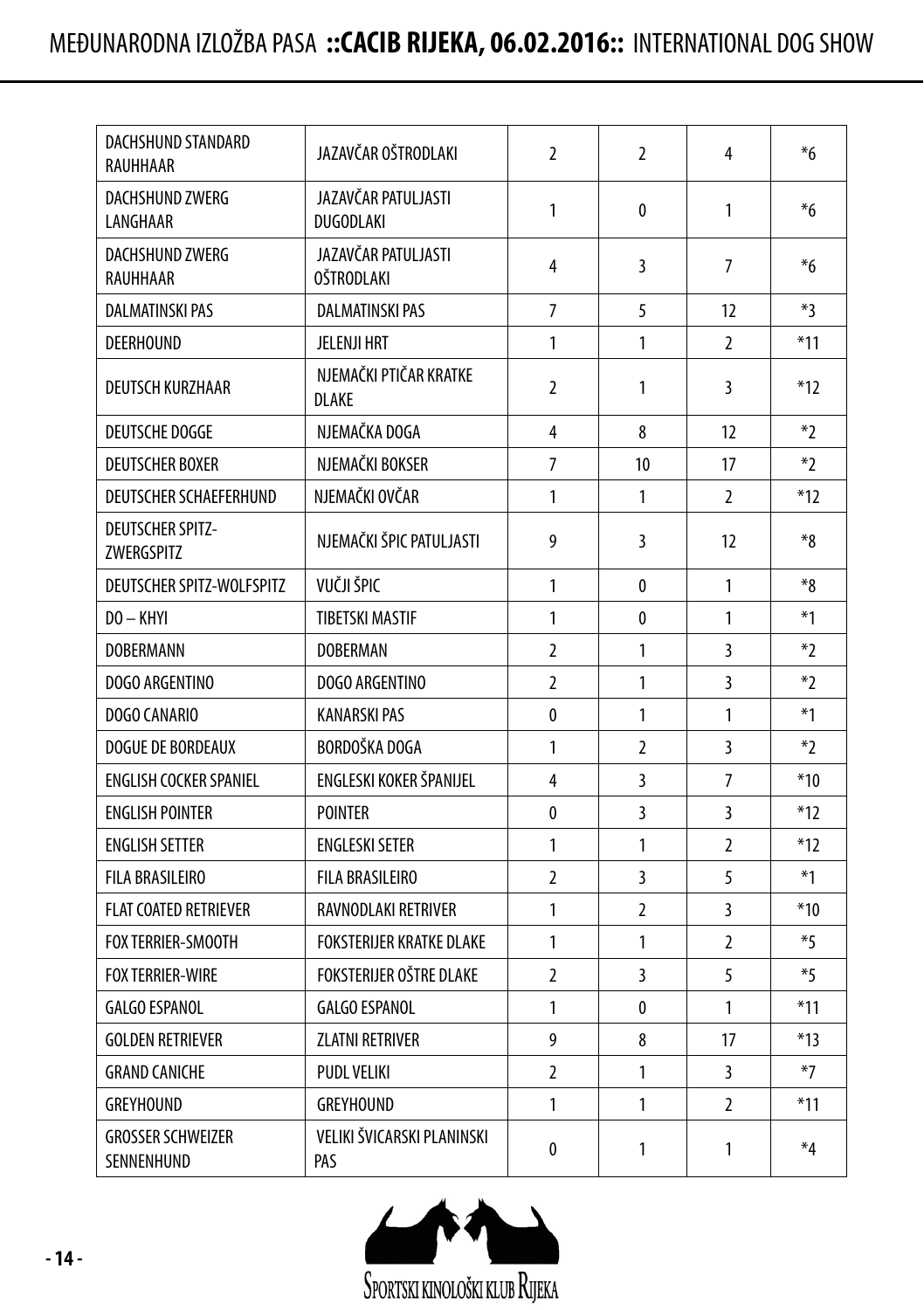| <b>HOVAWART</b>                                                                  | <b>HOVAVART</b>                              | $\overline{2}$ | 0              | $\overline{2}$ | $*_{4}$ |
|----------------------------------------------------------------------------------|----------------------------------------------|----------------|----------------|----------------|---------|
| HRVATSKI OVČAR                                                                   | HRVATSKI OVČAR                               | 5              | 5              | 10             | $*12$   |
| IRISH RED SETTER                                                                 | <b>IRSKI SETER</b>                           | 4              | 1              | 5              | $*12$   |
| IRISH SOFT COATED WHEATEN<br><b>TERRIER</b>                                      | MEKODLAKI PŠENIČNI TERIJER                   | $\mathbf{1}$   | 1              | $\overline{2}$ | $*5$    |
| IRISH WOLFHOUND                                                                  | IRSKI VUČJI HRT                              | $\mathbf{1}$   | 0              | 1              | $*11$   |
| <b>JACK RUSSELL TERRIER</b>                                                      | <b>JACK RUSSEL TERRIER</b>                   | $\overline{7}$ | 8              | 15             | $*5$    |
| KAVKAZSKAIA OVTCHARKA                                                            | KAVKASKI OVČAR                               | $\mathbf{1}$   | 4              | 5              | $*_{4}$ |
| <b>KOMONDOR</b>                                                                  | <b>KOMONDOR</b>                              | $\mathbf{0}$   | $\mathbf{1}$   | $\mathbf{1}$   | $*12$   |
| <b>LABRADOR RETRIEVER</b>                                                        | <b>LABRADOR RETRIVER</b>                     | 10             | 16             | 26             | $*13$   |
| LAGOTTO ROMAGNOLO                                                                | LAGOTTO ROMAGNOLO                            | 3              | 3              | 6              | $*10$   |
| <b>LAKELAND TERRIER</b>                                                          | <b>LAKELAND TERIJER</b>                      | $\mathbf{1}$   | 0              | 1              | $*5$    |
| LANDSEER                                                                         | LANDSEER                                     | $\mathbf{1}$   | 1              | $\overline{2}$ | $*_{4}$ |
| LEONBERGER                                                                       | LEONBERGER                                   | $\overline{2}$ | 4              | 6              | $*_{4}$ |
| <b>LHASA APSO</b>                                                                | <b>LASA APSO</b>                             | $\overline{2}$ | $\mathbf{1}$   | 3              | *д      |
| MALI MEĐIMURSKI PAS - MEĐI                                                       | MALI MEĐIMURSKI PAS - MEĐI                   |                | 1              | $\overline{2}$ | $*13$   |
| <b>MALTESE</b>                                                                   | <b>MALTEZER</b>                              |                | 4              | 6              | $*6$    |
| <b>MASTIFF</b>                                                                   | <b>MASTIF</b>                                | $\mathfrak{p}$ | 4              | 6              | $*1$    |
| NEWFOUNDLAND                                                                     | NJUFAUNDLENDER                               | 8              | 8              | 16             | $*_{4}$ |
| <b>NORFOLK TERRIER</b>                                                           | <b>NORFOLK TERIJER</b>                       | $\mathbf{0}$   | $\overline{2}$ | $\overline{2}$ | $*5$    |
| NOVA SCOTIA DUCK TOLLING<br>NOVA SCOTIA RETRIVER ZA<br><b>RETRIEVER</b><br>PATKE |                                              | $\overline{2}$ | 0              | $\overline{2}$ | $*10$   |
| OLD ENGLISH SHEEPDOG -<br><b>BOBTAIL</b>                                         | STAROENGLESKI OVČAR                          | $\overline{2}$ | 4              | 6              | $*1$    |
| PAPILLON                                                                         | PAPIJON                                      | $\overline{2}$ | 0              | $\overline{2}$ | *д      |
| PEKINGESE                                                                        | <b>PEKINEZER</b>                             | $\overline{2}$ | 1              | 3              | ∗q      |
| PERRO DE AGUA ESPANOL                                                            | ŠPANJOLSKI PAS ZA VODU                       | 3              | $\mathbf{1}$   | 4              | $*10$   |
| PETIT BASSET GRIFFON<br><b>VENDEEN</b>                                           | <b>MALI BASET GRIFON -</b><br><b>VENDEEN</b> | 0              | 1              | 1              | $*7$    |
| PHARAOH HOUND                                                                    | <b>FARAONSKI PAS</b>                         | $\mathbf{0}$   | 1              | 1              | $*7$    |
| PICCOLO LEVRIERO ITALIANO                                                        | <b>MALI TALIJANSKI HRT</b>                   | $\overline{2}$ | $\overline{2}$ | 4              | $*11$   |
| PUG                                                                              | <b>MOPS</b>                                  | $\overline{2}$ | 4              | 6              | $8*$    |
| PULI                                                                             | PULI                                         | $\overline{2}$ | 0              | 2              | $*12$   |
| RHODESIAN RIDGEBACK                                                              | RODEZIJSKI RIĐBEK                            | $\overline{7}$ | $\mathbf{1}$   | 8              | $*3$    |

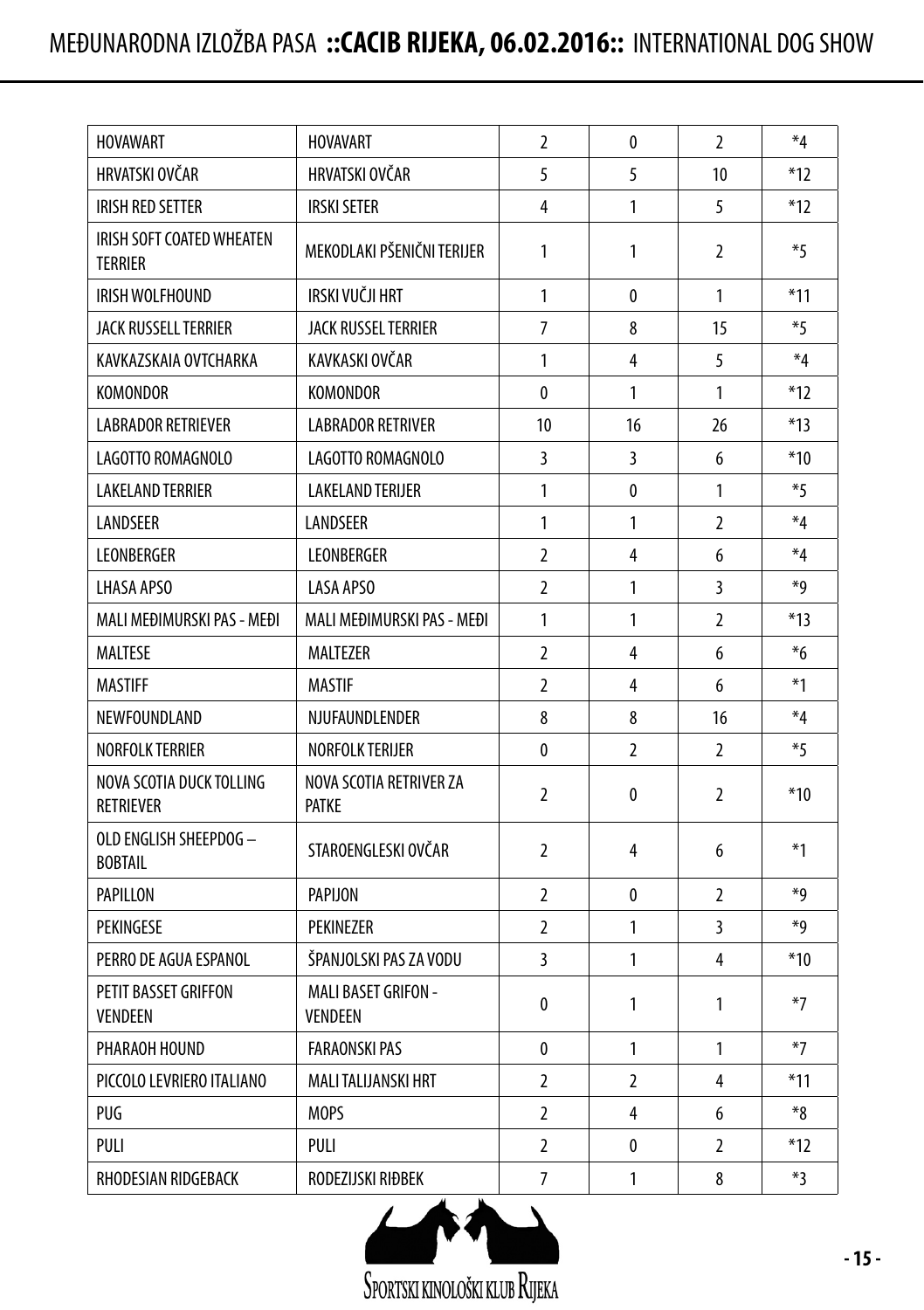| RIESENSCHNAUZER                              | VELIKI ŠNAUCER                          |                | 3              | 5                       | $*3$    |
|----------------------------------------------|-----------------------------------------|----------------|----------------|-------------------------|---------|
| <b>ROTTWEILER</b>                            | <b>ROTVAJLER</b>                        |                | $\overline{2}$ | 4                       | $*1$    |
| ROVIDSZORU MAGYAR VISZLA                     | MAĐARSKA VIŽLA -<br>KRATKODLAKA         | $\overline{2}$ | $\overline{2}$ | 4                       | $*12$   |
| SALUKI                                       | PERZIJSKI HRT - SALUKI                  | 4              | $\mathbf{1}$   | 5                       | $*11$   |
| SAMOIFDSKAIA SABAKA                          | SAMOJED                                 | $\mathbf{0}$   | 2              | $\mathfrak{p}$          | $*12$   |
| <b>SCHNAUZER</b>                             | SREDNJI ŠNAUCER                         | 5              | 3              | 8                       | $*3$    |
| <b>SCOTTISH TERRIER</b>                      | ŠKOTSKI TERIJER                         | 1              | $\overline{3}$ | 4                       | $*5$    |
| SHAR-PFI                                     | ŠAR-PFI                                 | $\mathbf{1}$   | $\overline{2}$ | $\overline{\mathbf{3}}$ | $*$     |
| SHETLAND SHEEPDOG                            | ŠETLANDSKI OVČAR                        | 1              | 3              | 4                       | $*1$    |
| <b>SHIBA</b>                                 | <b>SHIBA</b>                            | 0              | 3              | 3                       | $*_{8}$ |
| SHIH-TZU                                     | SHIH-TZU                                | 3              | $\overline{2}$ | 5                       | $*9$    |
| SIBERIAN HUSKY                               | SIBIRSKI HASKI                          | $\overline{7}$ | 6              | 13                      | $*7$    |
| SREDNEASIATSKAIA<br><b>OVTCHARKA</b>         | SREDNJE AZIJSKI OVČAR                   | 1              | 0              | 1                       | $*_{4}$ |
| ST.BERNHARDSHUND                             | BERNARDINAC                             |                | $\mathbf{1}$   | 1                       | $*_{4}$ |
| STAFFORDSHIRE BULL TERRIER                   | STAFORDSKI BULTERIJER                   |                | 5              | 8                       | $*_{4}$ |
| ŠARPLANINAC                                  | ŠARPLANINAC                             | $\mathbf{1}$   | $\overline{2}$ | 3                       | $*_{4}$ |
| <b>TCHIORNY TERRIER</b>                      | CRNI RUSKI TERIJER                      | $\mathbf{1}$   | 0              | 1                       | $*1$    |
| THAI RIDGEBACK DOG                           | TAJLANDSKI RIĐBEK                       | $\mathbf{1}$   | 0              | 1                       | $*7$    |
| <b>TIBETAN SPANIEL</b>                       | TIBETSKI ŠPANIJEL                       | 0              | $\mathbf{1}$   | 1                       | ∗q      |
| TIBFTAN TFRRIFR                              | <b>TIBETSKI TERIJER</b>                 | $\mathfrak{p}$ | $\mathbf{1}$   | 3                       | *д      |
| <b>TORNJAK</b>                               | <b>TORNJAK</b>                          | $\overline{7}$ | 4              | 11                      | $*_{4}$ |
| WEIMARANER                                   | VAJMARSKI PTIČAR                        | 1              | $\overline{3}$ | 4                       | $*12$   |
| <b>WELSH CORGI PEMBROKE</b>                  | VELŠKI KORGI PEMBRUK                    | 4              | 4              | 8                       | $*1$    |
| WELSH SPRINGER SPANIEL                       | VELŠKI ŠPRINGER ŠPANIJEL                | 1              | 0              | 1                       | $*10$   |
| <b>WEST HIGHLAND WHITE</b><br><b>TERRIER</b> | ZAPADNOŠKOTSKI BIJELI<br><b>TERIJER</b> | 0              | 1              | 1                       | $*5$    |
| <b>WHIPPET</b>                               | <b>VIPET - MALI ENGLESKI HRT</b>        | $\overline{7}$ | 8              | 15                      | $*11$   |
| ZWERGPINSCHER                                | PATULJASTI PINČ                         | $\overline{2}$ | 3              | 5                       | $*3$    |
| ZWERGSCHNAUZER                               | PATULJASTI ŠNAUCER                      | 15             | 19             | 34                      | $*_3$   |
| YKUTSKAYA LAIKA                              | YKUTSKAYA LAIKA                         | $\mathbf{0}$   | 1              | $\mathbf{1}$            | $*13$   |
| <b>YORKSHIRE TERRIER</b>                     | JORKŠIRSKI TERIJER                      | 12             | 9              | 21                      | $*5$    |

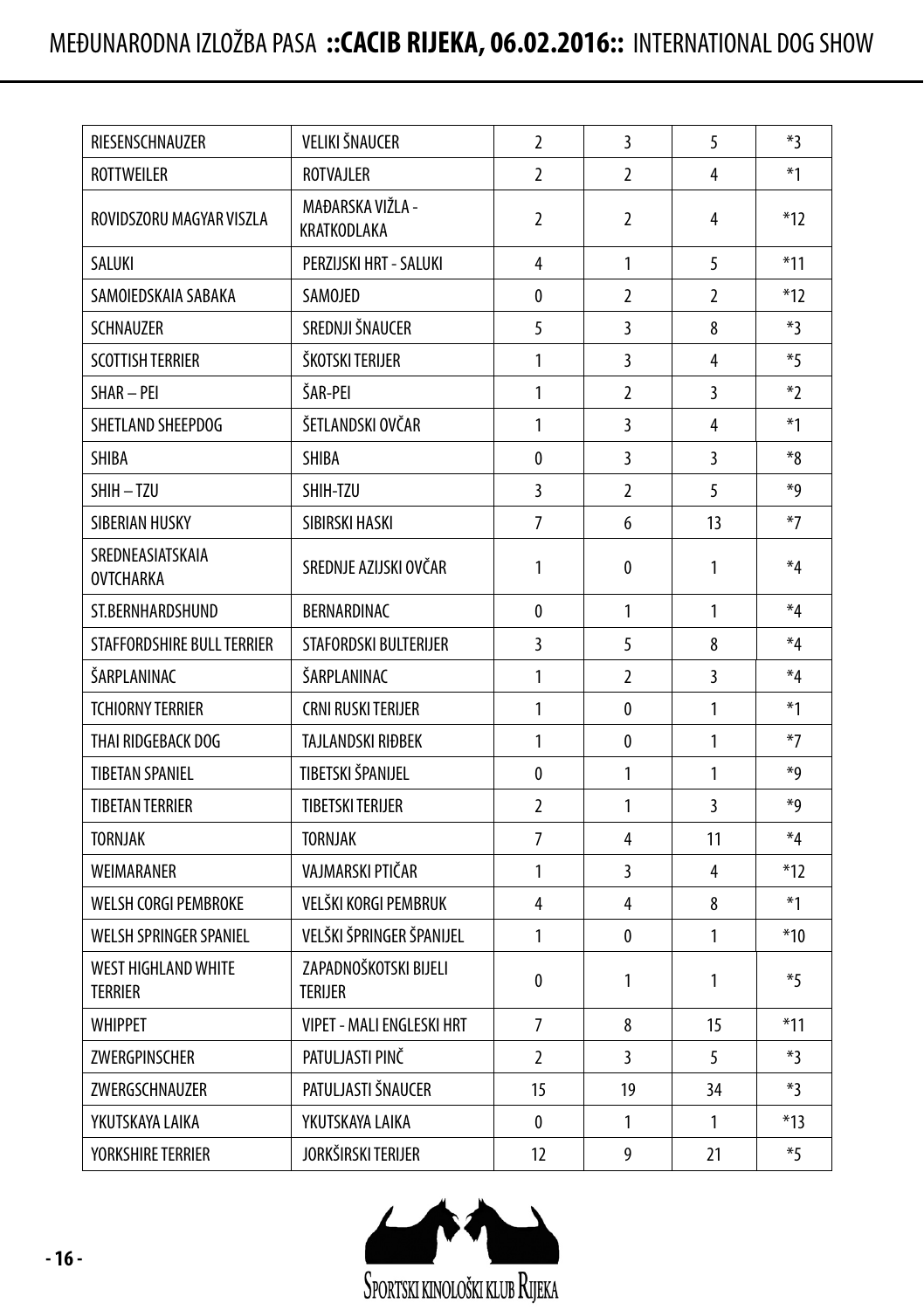# **RASPORED PASA PO KRUGOVIMA RING SCHEDULE**

|                | <b>KRUG/RING</b><br>1                    |                                         |           |       |  |  |
|----------------|------------------------------------------|-----------------------------------------|-----------|-------|--|--|
|                | Sudac / Judge: RITA McCARRY-BEATIE (IRL) |                                         |           |       |  |  |
| 1              | AUSTRALSKI GOVEDARSKI PAS                | <b>AUSTRALIAN CATTLE DOG</b>            | $1 - 3$   | 10,00 |  |  |
| $\mathfrak{p}$ | AUSTRALSKI OVČARSKI PAS                  | AUSTRALIAN SHEPHERD DOG                 | $4 - 14$  |       |  |  |
| 3              | GRANIČARSKI KOLI                         | <b>BORDER COLLIE</b>                    | $15 - 41$ | 10,45 |  |  |
| 4              | ŠETLANDSKI OVČAR                         | SHETLAND SHEEPDOG                       | $42 - 45$ | 12,00 |  |  |
| 5              | ŠKOTSKI OVČAR DUGODLAKI                  | <b>COLLIE ROUGH</b>                     | $46 - 58$ |       |  |  |
| 6              | <b>BRADATI KOLI</b>                      | <b>BEARDED COLLIE</b>                   | $59 - 60$ |       |  |  |
| $\overline{7}$ | STAROENGLESKI OVČAR                      | OLD ENGLISH SHEEPDOG-<br><b>BOBTAIL</b> | $61 - 66$ | 13,00 |  |  |
| 8              | VELŠKI KORGI PEMBRUK                     | <b>WELSH CORGI PEMBROKE</b>             | $67 - 74$ |       |  |  |
| 9              | <b>CRNI RUSKI TERIJER</b>                | <b>BLACK TERRIER</b>                    | $75 - 75$ |       |  |  |
| 10             | <b>ROTVAJLER</b>                         | <b>ROTTWEILER</b>                       | $76 - 79$ | 13,45 |  |  |
| 11             | <b>MASTIF</b>                            | <b>ENGLISH MASTIFF</b>                  | $80 - 85$ |       |  |  |
| 12             | <b>FILA BRASILEIRO</b>                   | <b>FILA BRASILEIRO</b>                  | $86 - 90$ |       |  |  |
| 13             | <b>KANARSKI PAS</b>                      | DOGO CANARIO                            | $91 - 91$ |       |  |  |
| 14             | <b>TIBETSKI MASTIF</b>                   | <b>TIBETAN MASTIFF</b>                  | $92 - 92$ |       |  |  |

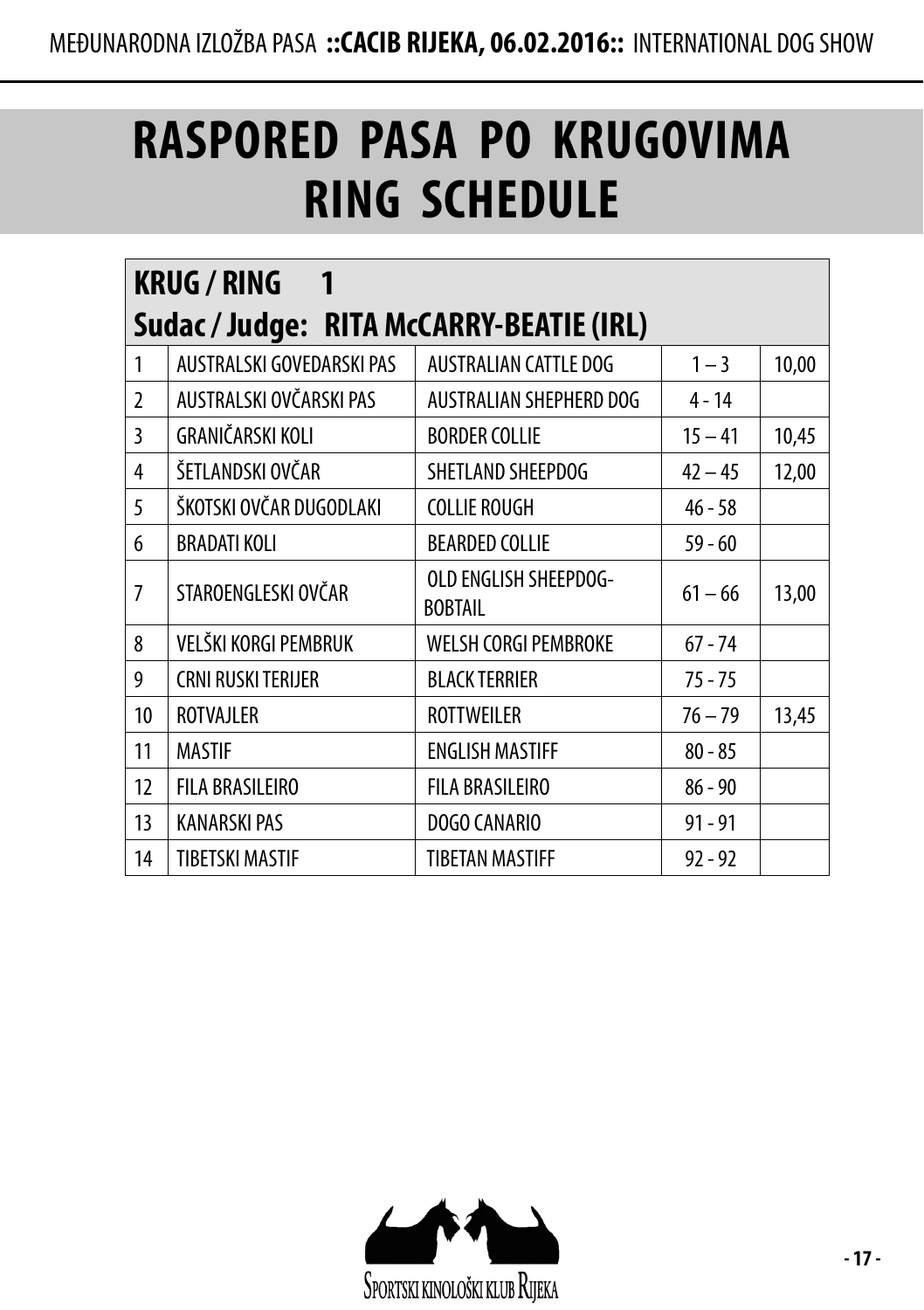|                | <b>KRUG/RING</b><br>$\overline{\phantom{0}}$ |                            |             |       |  |  |
|----------------|----------------------------------------------|----------------------------|-------------|-------|--|--|
|                | Sudac / Judge: IVO BISPO PEDRO SANTOS (PT)   |                            |             |       |  |  |
| 1              | NJEMAČKA DOGA                                | <b>GREAT DANE</b>          | $93 - 104$  | 10,00 |  |  |
| $\mathfrak{p}$ | NJEMAČKI BOKSER                              | <b>GERMAN BOXER</b>        | $105 - 121$ | 10,30 |  |  |
| 3              | <b>CANE CORSO</b>                            | <b>CANE CORSO ITALIANO</b> | $122 - 124$ |       |  |  |
| 4              | DOGO ARGENTINO                               | DOGO ARGENTINO             | $125 - 127$ | 11,30 |  |  |
| 5              | <b>DOBERMAN</b>                              | <b>DOBERMANN</b>           | $128 - 130$ |       |  |  |
| 6              | <b>BULMASTIF</b>                             | <b>BULLMASTIFF</b>         | 131 - 141   |       |  |  |
| 7              | BORDOŠKA DOGA                                | DOGUE DE BORDEAUX          | 142 - 144   |       |  |  |
| 8              | <b>ENGLESKI BULDOG</b>                       | <b>BULLDOG</b>             | $145 - 159$ | 12,30 |  |  |
| 9              | ŠAR-PEI                                      | SHAR-PEI                   | $160 - 162$ |       |  |  |

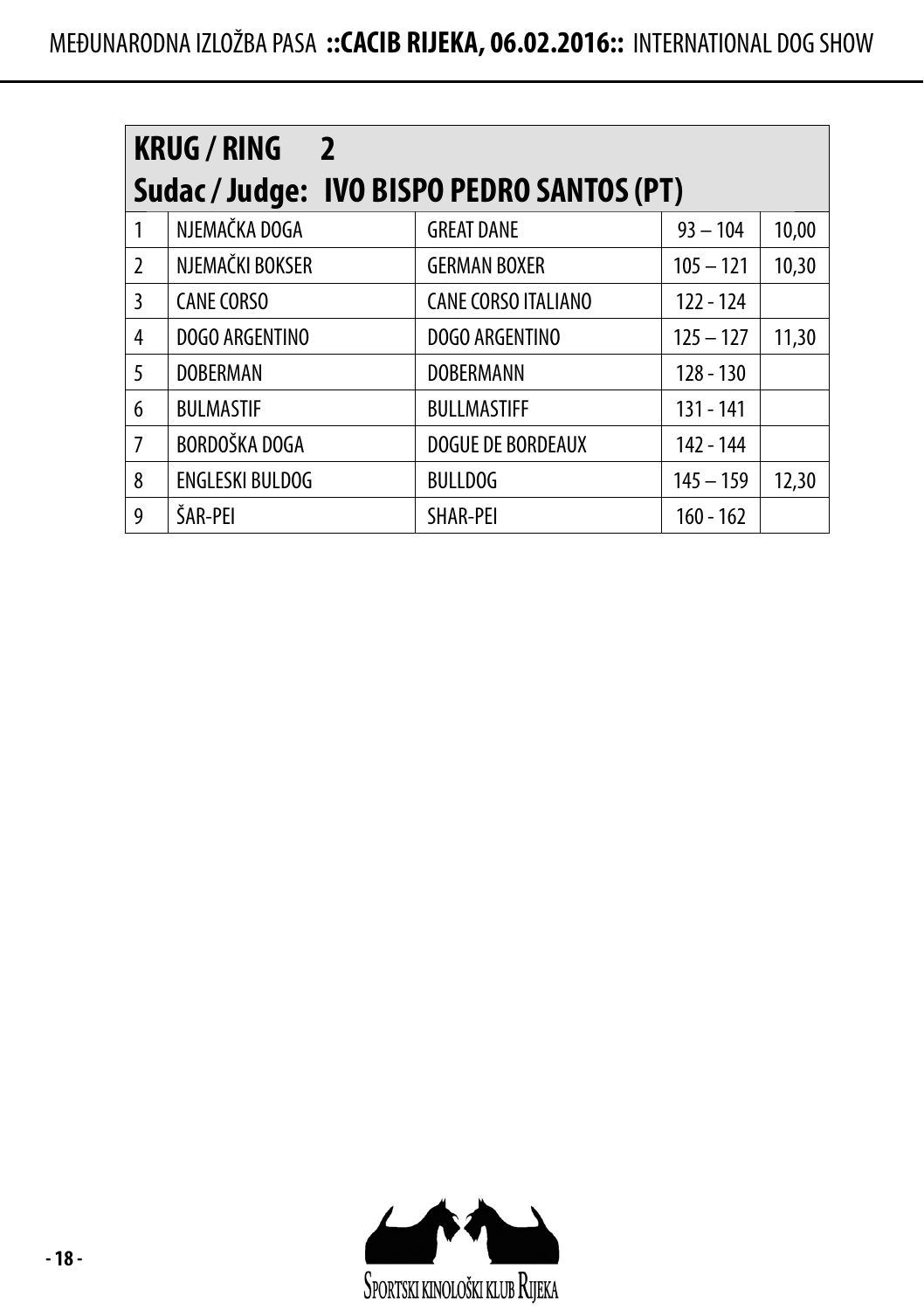| <b>KRUG / RING</b><br>$\overline{\phantom{a}}$ 3<br>Sudac / Judge: EVA LILJEKVIST BORG (SE) |                        |                           |             |       |  |
|---------------------------------------------------------------------------------------------|------------------------|---------------------------|-------------|-------|--|
|                                                                                             | VELIKI ŠNAUCER         | <b>GIANT SCHNAUZER</b>    | $163 - 167$ | 10,00 |  |
| $\mathfrak{I}$                                                                              | SREDNJI ŠNAUCER        | SCHNAUZER                 | $168 - 175$ |       |  |
| 3                                                                                           | PATULJASTI ŠNAUCER     | MINIATURE SCHNAUZER       | $176 - 209$ | 10,30 |  |
| 4                                                                                           | PATULJASTI PINČ        | <b>MINIATURE PINSCHER</b> | $210 - 214$ | 12,10 |  |
| 5                                                                                           | RODEZIJSKI RIĐBEK      | RHODESIAN RIDGEBACK       | $215 - 222$ |       |  |
| 6                                                                                           | <b>DALMATINSKI PAS</b> | DALMATIAN                 | $223 - 234$ | 12,45 |  |
| 7                                                                                           | <b>BIGL</b>            | <b>BEAGLE</b>             | $235 - 238$ |       |  |

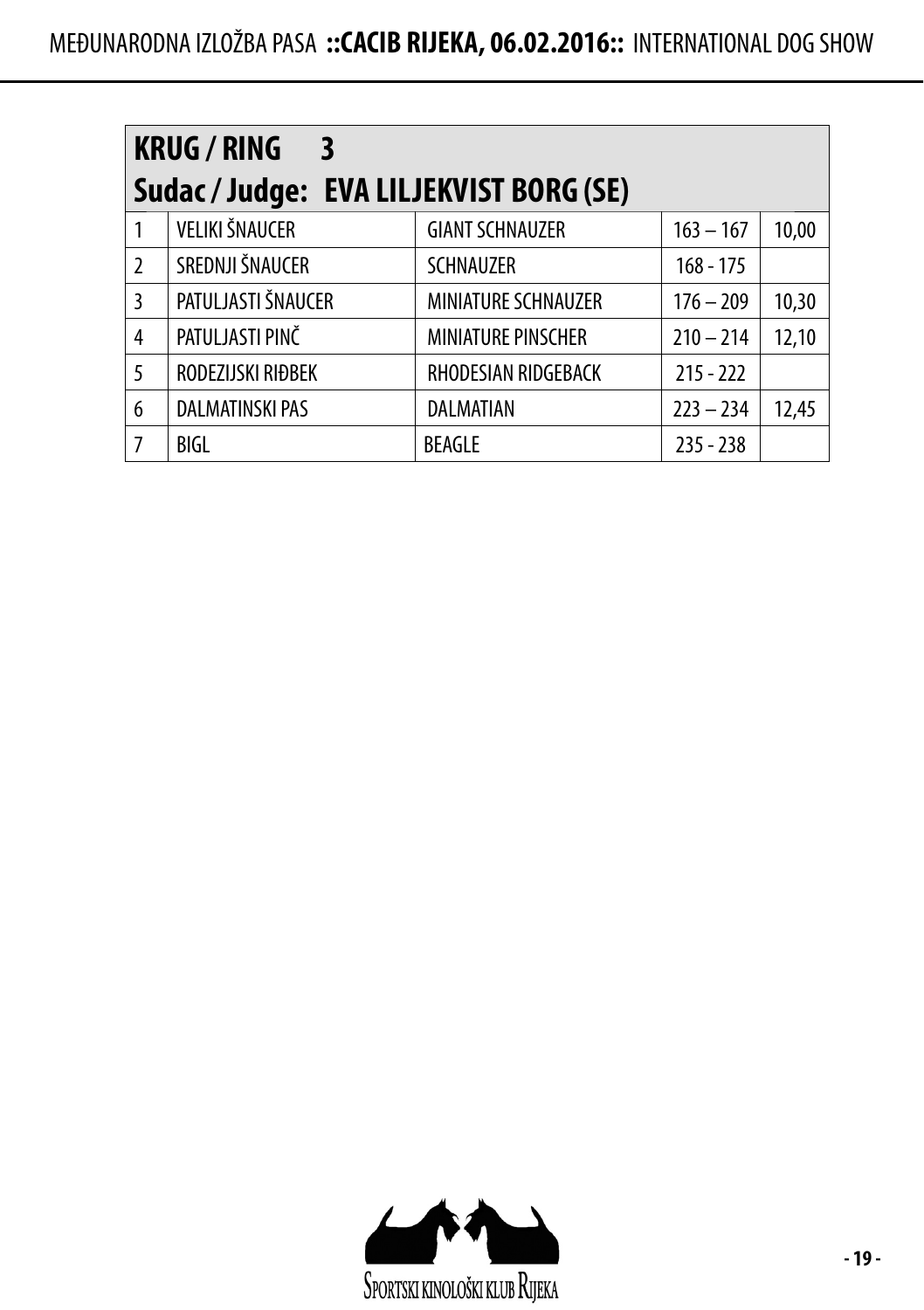|                | <b>KRUG/RING</b><br>4                 |                                          |             |       |  |  |
|----------------|---------------------------------------|------------------------------------------|-------------|-------|--|--|
|                | Sudac / Judge: JULIJA AIDIETIENE (LT) |                                          |             |       |  |  |
| 1              | KAVKASKI OVČAR                        | CAUCASIAN SHEPHERD DOG                   | $239 - 243$ | 10,00 |  |  |
| $\overline{2}$ | SREDNJE AZIJSKI OVČAR                 | CENTRAL ASIA SHEPHERD DOG                | 244 - 244   |       |  |  |
| 3              | LANDSEER                              | <b>LANDSEER</b>                          | 245 - 246   |       |  |  |
| 4              | <b>HOVAVART</b>                       | <b>HOVAWART</b>                          | 247 - 248   |       |  |  |
| 5              | <b>LEONBERGER</b>                     | LEONBERGER                               | $249 - 254$ | 10,30 |  |  |
| 6              | NJUFAUNDLENDER                        | NEWFOUNDLAND                             | $255 - 270$ |       |  |  |
| 7              | BERNARDINAC                           | SAINT BERNARD DOG                        | $271 - 271$ | 11,30 |  |  |
| 8              | VELIKI ŠVICARSKI PLANINSKI<br>PAS     | <b>GREAT SWISS MOUNTAIN DOG</b>          | $272 - 272$ |       |  |  |
| 9              | <b>BERNSKI PLANINSKI PAS</b>          | <b>BERNESE MOUNTAIN DOG</b>              | $273 - 278$ |       |  |  |
| 10             | PIRINEJSKI PLANINSKI PAS              | PYRENEAN MOUNTAIN DOG                    | $279 - 279$ |       |  |  |
| 11             | ŠARPLANINAC                           | YUGOSLAVIAN HERDER                       | 280 - 282   |       |  |  |
| 12             | <b>TORNJAK</b>                        | <b>TORNJAK</b>                           | $283 - 293$ | 12,00 |  |  |
| 13             | <b>BULTERIJER</b>                     | <b>BULL TERRIER</b>                      | $294 - 295$ | 12,30 |  |  |
| 14             | MINIJATURNI BULTERIJER                | <b>BULL TERRIER - MINIATURE</b>          | $296 - 300$ |       |  |  |
| 15             | AMERIČKI STAFORDSKI TERIJER           | AMERICAN STAFFORDSHIRE<br><b>TERRIER</b> | $301 - 320$ | 12,50 |  |  |
| 16             | STAFORDSKI BULTERIJER                 | STAFFORDSHIRE BULL TERRIER               | $321 - 328$ |       |  |  |

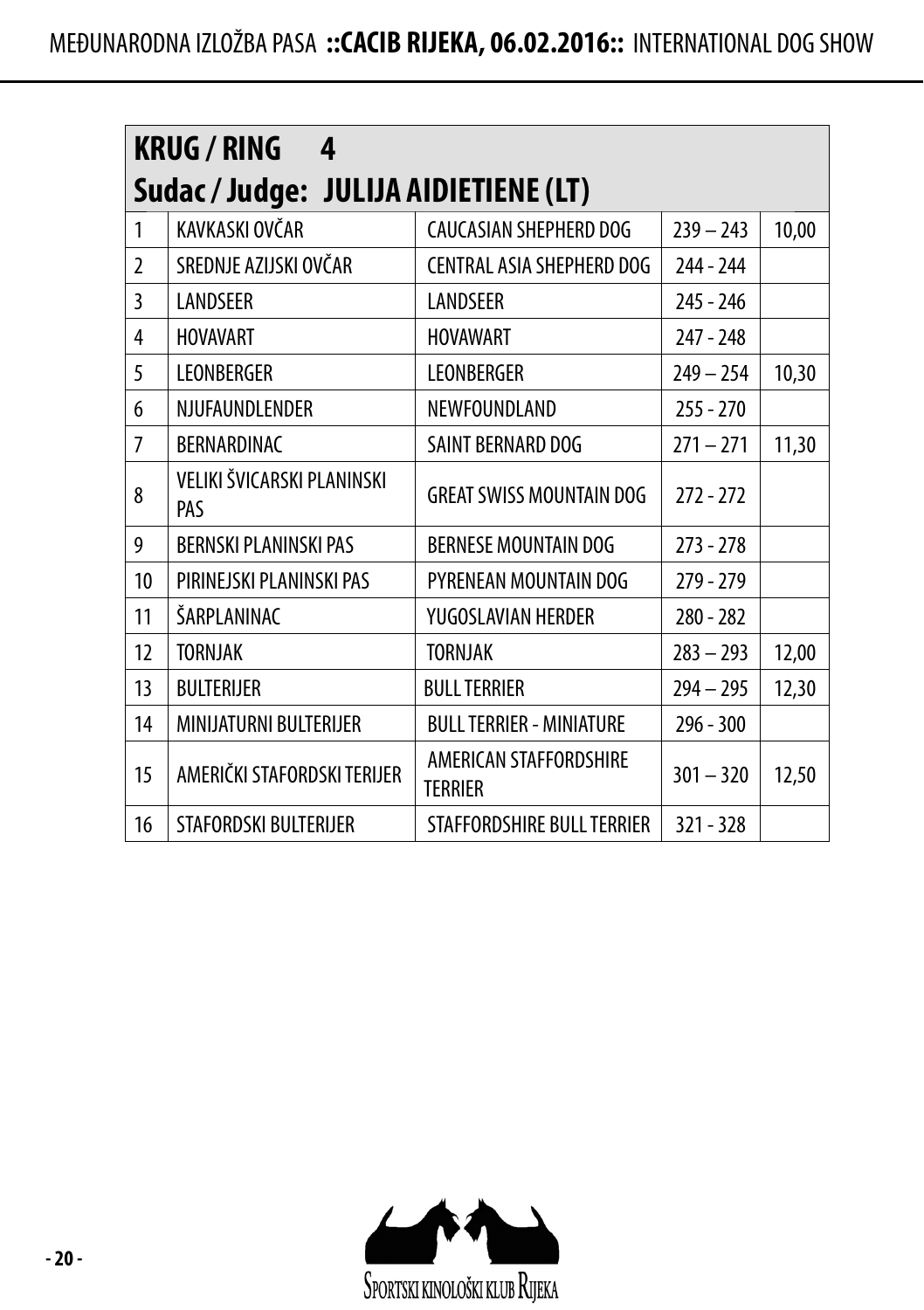| <b>KRUG / RING</b><br>-5 |                                         |                                       |             |       |  |  |  |
|--------------------------|-----------------------------------------|---------------------------------------|-------------|-------|--|--|--|
|                          | Sudac / Judge: JANELLE W. ROBBINS (AUS) |                                       |             |       |  |  |  |
| 1                        | AIREDALE TERIJER                        | AIREDALE TERRIER                      | $329 - 329$ | 10,00 |  |  |  |
| $\mathfrak{p}$           | FOKSTERIJER KRATKE DLAKE                | <b>FOX TERRIER - SMOOTH</b>           | 330 - 331   |       |  |  |  |
| 3                        | FOKSTERIJER OŠTRE DLAKE                 | <b>FOX TERRIER - WIRE</b>             | $332 - 336$ |       |  |  |  |
| 4                        | MEKODLAKI PŠENIČNI TERIJER              | IRISH SOFT COATED WHEATEN<br>TERRIER  | $337 - 338$ |       |  |  |  |
| 5                        | <b>LAKELAND TERIJER</b>                 | <b>LAKELAND TERRIER</b>               | 339 - 339   |       |  |  |  |
| 6                        | JACK RUSSEL TERRIER                     | JACK RUSSELL TERRIER                  | $340 - 354$ | 10,30 |  |  |  |
| 7                        | <b>NORFOLK TERIJER</b>                  | <b>NORFOLK TERRIER</b>                | $355 - 356$ |       |  |  |  |
| 8                        | ZAPADNOŠKOTSKI BIJELI<br><b>TERIJER</b> | <b>WEST HIGHLAND WHITE</b><br>TERRIER | $357 - 357$ |       |  |  |  |
| 9                        | ŠKOTSKI TERIJER                         | <b>SCOTTISH TERRIER</b>               | $358 - 361$ |       |  |  |  |
| 10                       | <b>AUSTRALIAN SILKY TERRIER</b>         | <b>AUSTRALIAN SILKY TERRIER</b>       | $362 - 363$ | 11,30 |  |  |  |
| 11                       | JORKŠIRSKI TERIJER                      | YORKSHIRE TERRIER                     | 364 - 384   |       |  |  |  |
| 12                       | JAPANSKI ŠPANIJEL                       | JAPANESE CHIN                         | 385 - 386   |       |  |  |  |
| 13                       | ČIVAVA                                  | CHIHUAHUA                             | $387 - 413$ | 12,45 |  |  |  |

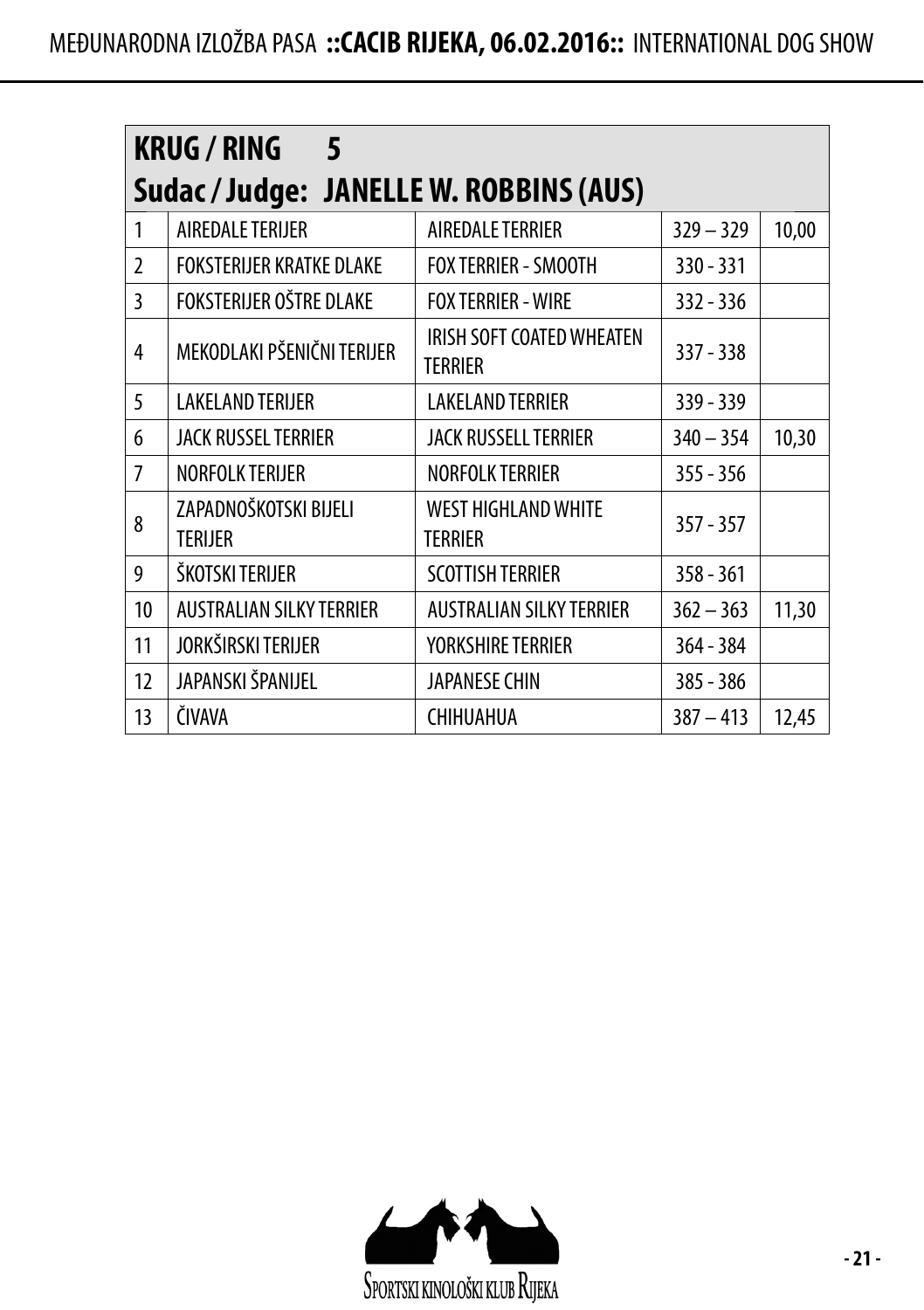|                | <b>KRUG / RING</b><br>6<br>Sudac / Judge: DANIELA RISDAN (SLO) |                                          |                                 |       |  |
|----------------|----------------------------------------------------------------|------------------------------------------|---------------------------------|-------|--|
| 1              | JAZAVČAR KRATKODLAKI                                           | DACHSHUND STANDARD<br>SMOOT-HAIRE        | $414 - 419$                     | 10,00 |  |
| $\overline{2}$ | JAZAVČAR OŠTRODLAKI                                            | DACHSHUND STANDARD<br><b>WIRE-HAIRED</b> | $420 - 423$                     |       |  |
| 3              | JAZAVČAR DUGE DLAKE                                            | DACHSHUND STANDARD<br>LONG-HAIRED        | $424 - 424$                     | 10,30 |  |
| 4              | JAZAVČAR PATULJASTI<br><b>OŠTRODLAKI</b>                       | DACHSHUND MINIATURE WIRE                 | $425 - 431$                     |       |  |
| 5              | JAZAVČAR PATULJASTI<br>DUGODLAKI                               | DACHSHUND MINIATURE LONG<br><b>HAIRE</b> | $432 - 432$                     |       |  |
| 6              | JAZAVČAR KUNIĆAR<br>KRATKODLAKI                                | RABBIT DACHSHUND SMOOTH<br><b>HAIRED</b> | $433 - 435$                     |       |  |
| 7              | JAZAVČAR KUNIĆAR<br><b>OŠTRODLAKI</b>                          | RABBIT DACHSHUND WIRE<br>HAIRED          | $436 - 440$                     |       |  |
| 8              | KINESKI KUKMASTI PAS                                           | <b>CHINESE CRESTED DOG</b>               | $441 - 445$                     | 11,30 |  |
| 9              | <b>MALTEZER</b>                                                | <b>MALTESE</b>                           | 446 - 451<br>$^{+}$<br>794, 795 |       |  |

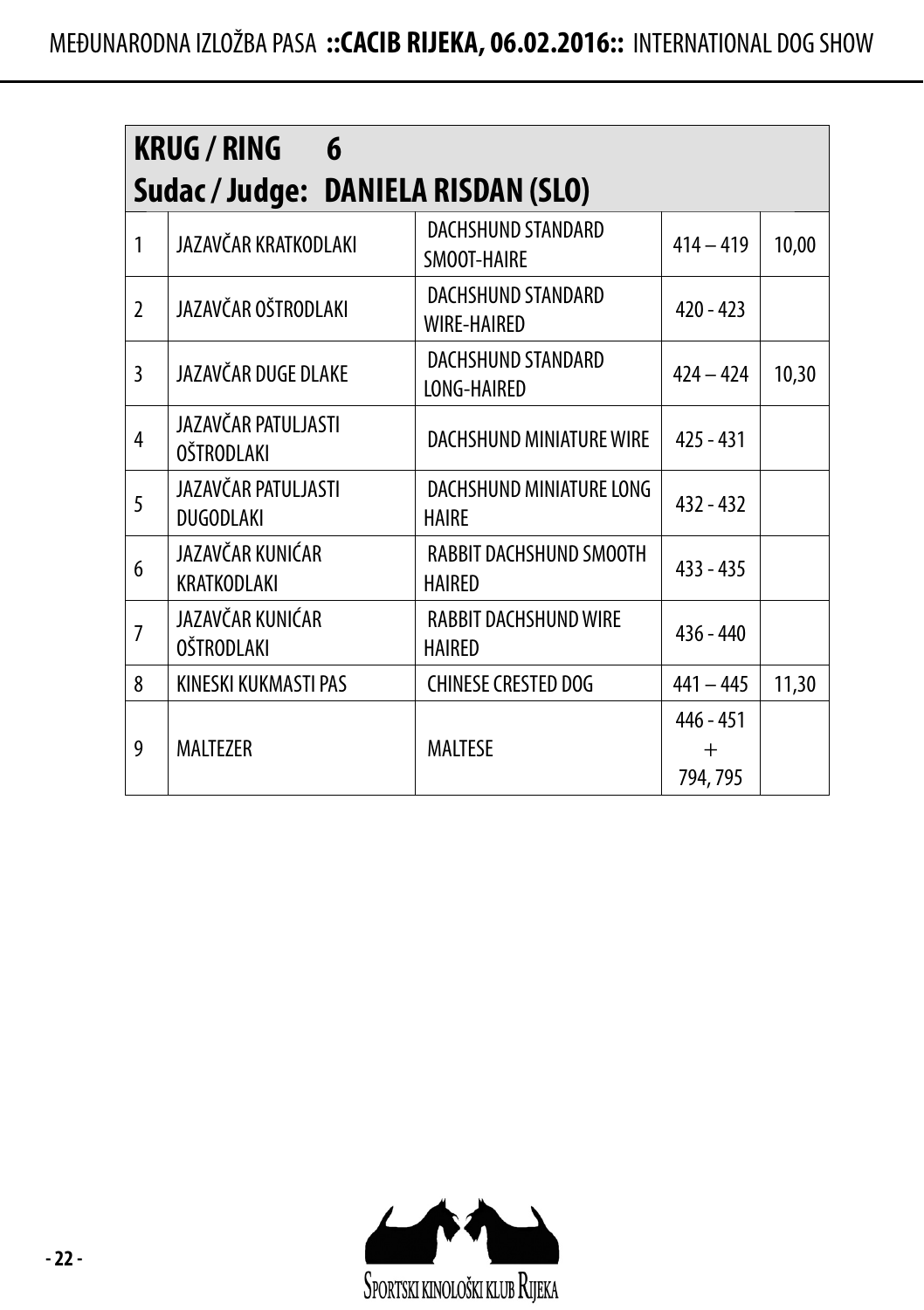|                | <b>KRUG / RING</b><br>$\overline{7}$  |                                               |             |       |  |
|----------------|---------------------------------------|-----------------------------------------------|-------------|-------|--|
|                | Sudac/Judge: RUNE FAGERSTROM (FI)     |                                               |             |       |  |
| 1              | <b>FARAONSKI PAS</b>                  | PHARAOH HOUND                                 | $452 - 452$ | 10,00 |  |
| $\mathfrak{p}$ | TAJLANDSKI RIĐBEK                     | THAI RIDGEBACK DOG                            | $453 - 453$ |       |  |
| 3              | <b>BASENĐI</b>                        | <b>BASENJI</b>                                | $454 - 455$ |       |  |
| 4              | AMERIČKA AKITA                        | AMERICAN AKITA                                | $456 - 461$ |       |  |
| 5              | SIBIRSKI HASKI                        | SIBERIAN HUSKY                                | $462 - 474$ | 10,30 |  |
| 6              | ČAU-ČAU                               | CHOW-CHOW                                     | 475 - 479   |       |  |
| 7              | PAS SVETOG HUBERTA                    | <b>BLOODHOUND</b>                             | $480 - 480$ | 11,00 |  |
| 8              | <b>BAVARSKI KRVOSLJEDNIK</b>          | <b>BAVARIAN MOUNTAIN</b><br><b>SCENTHOUND</b> | 481 - 482   |       |  |
| 9              | ALPSKI BRAK JAZAVČAR                  | ALPINE DACHSBRACKE                            | 483 - 484   |       |  |
| 10             | <b>BASET</b>                          | <b>BASSET HOUND</b>                           | 485 - 488   |       |  |
| 11             | MALI BASET GRIFON -<br><b>VENDEEN</b> | PETIT BASSET GRIFFON<br><b>VENDEEN</b>        | 489 - 489   |       |  |
| 12             | <b>TOY PUDL</b>                       | <b>TOY POODLE</b>                             | $490 - 492$ | 11,30 |  |
| 13             | <b>PUDL MALI</b>                      | MINIATURE POODLE                              | 493 - 499   |       |  |
| 14             | PUDL SREDNJI                          | <b>MEDIUM POODLE</b>                          | $500 - 500$ | 12,00 |  |
| 15             | <b>PUDL VELIKI</b>                    | STANDARD POODLE                               | $501 - 503$ |       |  |

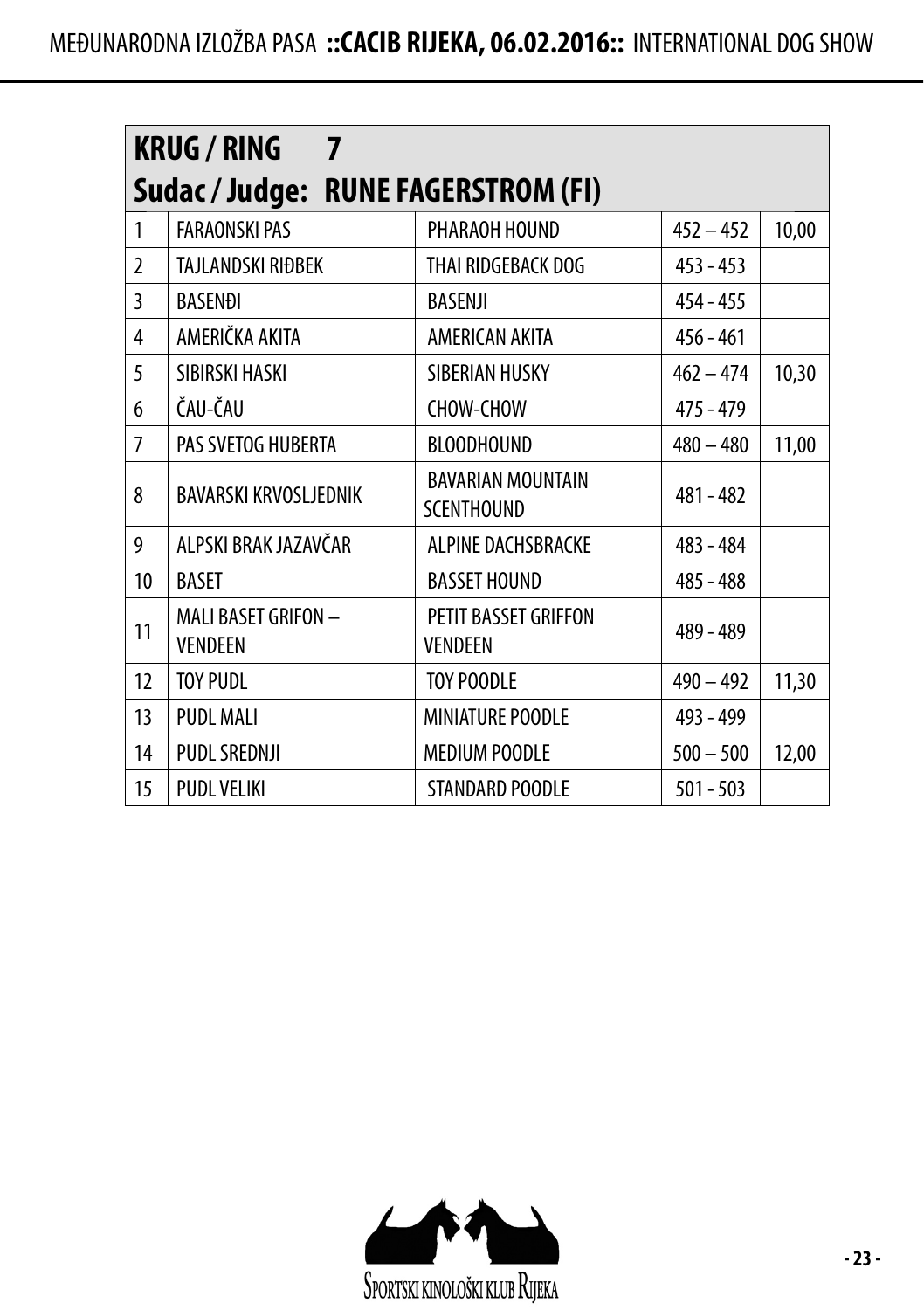|                | <b>KRUG/RING</b><br>8          |                               |             |       |  |  |
|----------------|--------------------------------|-------------------------------|-------------|-------|--|--|
|                | Sudac / Judge: ESPEN ENGH (NO) |                               |             |       |  |  |
| 1              | <b>AKITA</b>                   | AKITA                         | $504 - 506$ | 10,00 |  |  |
| $\mathfrak{p}$ | SHIBA                          | <b>SHIBA</b>                  | $507 - 509$ |       |  |  |
| 3              | ALJAŠKI MALAMUT                | ALASKAN MALAMUTE              | $510 - 518$ |       |  |  |
| 4              | VUČJI ŠPIC                     | <b>GERMAN SPITZ-WOLFSPITZ</b> | $519 - 519$ |       |  |  |
| 5              | NJEMAČKI ŠPIC PATULJASTI       | POMERANIAN                    | $520 - 531$ | 10,45 |  |  |
| 6              | <b>MOPS</b>                    | PUG                           | $532 - 537$ |       |  |  |
| 7              | <b>BOSTON TERIJER</b>          | <b>BOSTON TERRIER</b>         | $538 - 547$ | 11,45 |  |  |
| 8              | <b>FRANCUSKI BULDOG</b>        | <b>FRENCH BULLDOG</b>         | $548 - 582$ | 12,15 |  |  |
| 9              | <b>BIŠON</b>                   | <b>BICHON FRISE</b>           | $583 - 588$ | 13,50 |  |  |
| 10             | <b>HAVANF7FR</b>               | <b>HAVANESE</b>               | 589 - 593   |       |  |  |
| 11             | <b>BOLOGNESE</b>               | <b>BOLOGNESE</b>              | 594 - 594   |       |  |  |
| 12             | <b>TULEARSKI PAS</b>           | <b>COTON DE TULEAR</b>        | 595 - 600   |       |  |  |

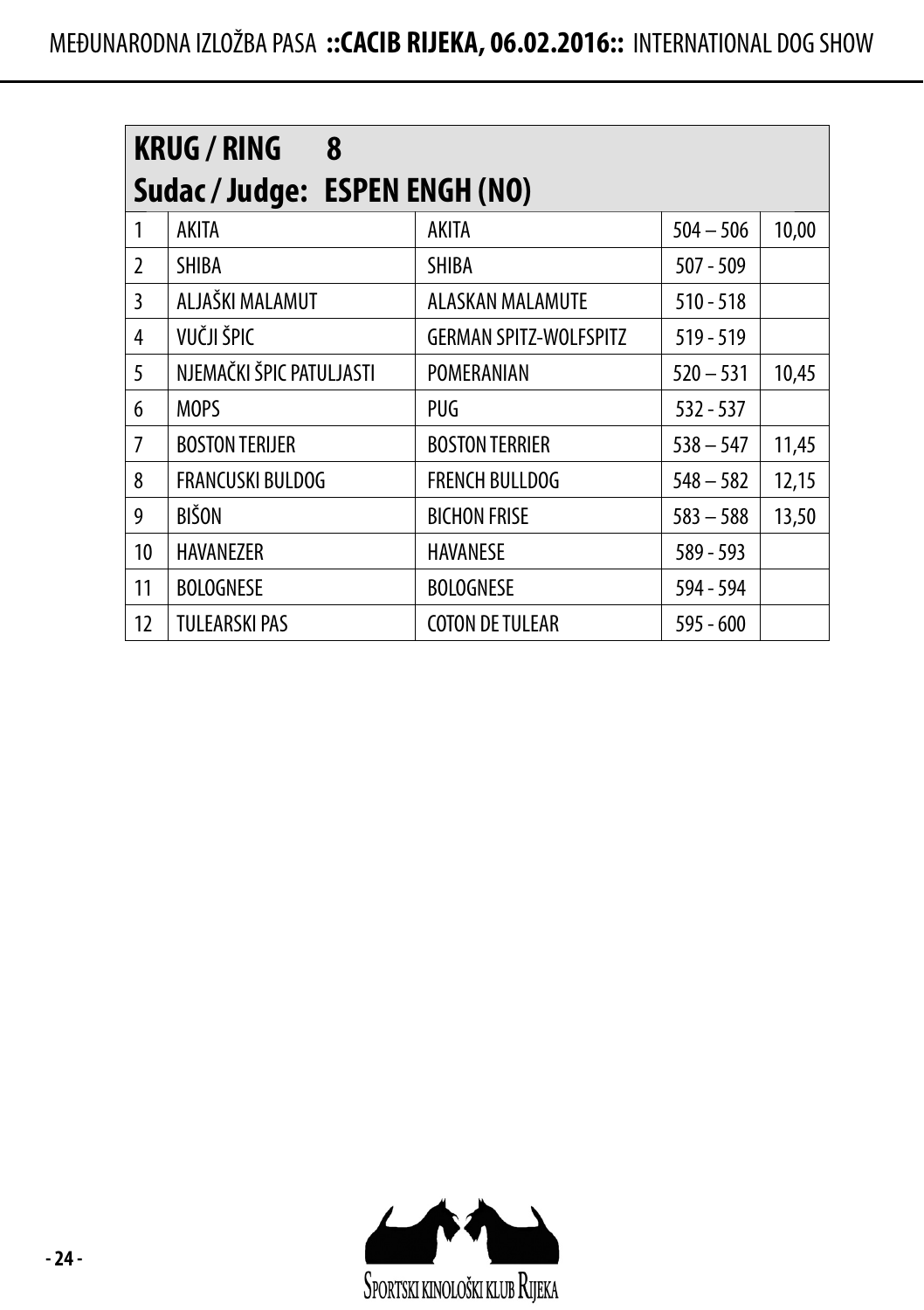|               | <b>KRUG / RING</b><br>9                  |                                                |             |       |
|---------------|------------------------------------------|------------------------------------------------|-------------|-------|
|               | Sudac / Judge: STEVEN SEYMOUR (UK)       |                                                |             |       |
|               | <b>CAVALIER KING CHARLES</b><br>ŠPANIJEL | <b>CAVALIER KING CHARLES</b><br><b>SPANIEL</b> | $601 - 612$ | 10,00 |
| $\mathfrak z$ | <b>PAPIJON</b>                           | PAPILLON                                       | $613 - 614$ |       |
| 3             | TIBETSKI ŠPANIJEL                        | <b>TIBETAN SPANIEL</b>                         | $615 - 615$ |       |
| 4             | <b>TIBETSKI TERIJER</b>                  | <b>TIBETAN TERRIER</b>                         | $616 - 618$ |       |
| 5             | SHIH-TZU                                 | SHIH - TZU                                     | $619 - 623$ | 11,00 |
| 6             | <b>LASA APSO</b>                         | LHASA APSO                                     | $624 - 626$ |       |
| 7             | <b>PEKINEZER</b>                         | <b>PEKINGESE</b>                               | $627 - 629$ |       |

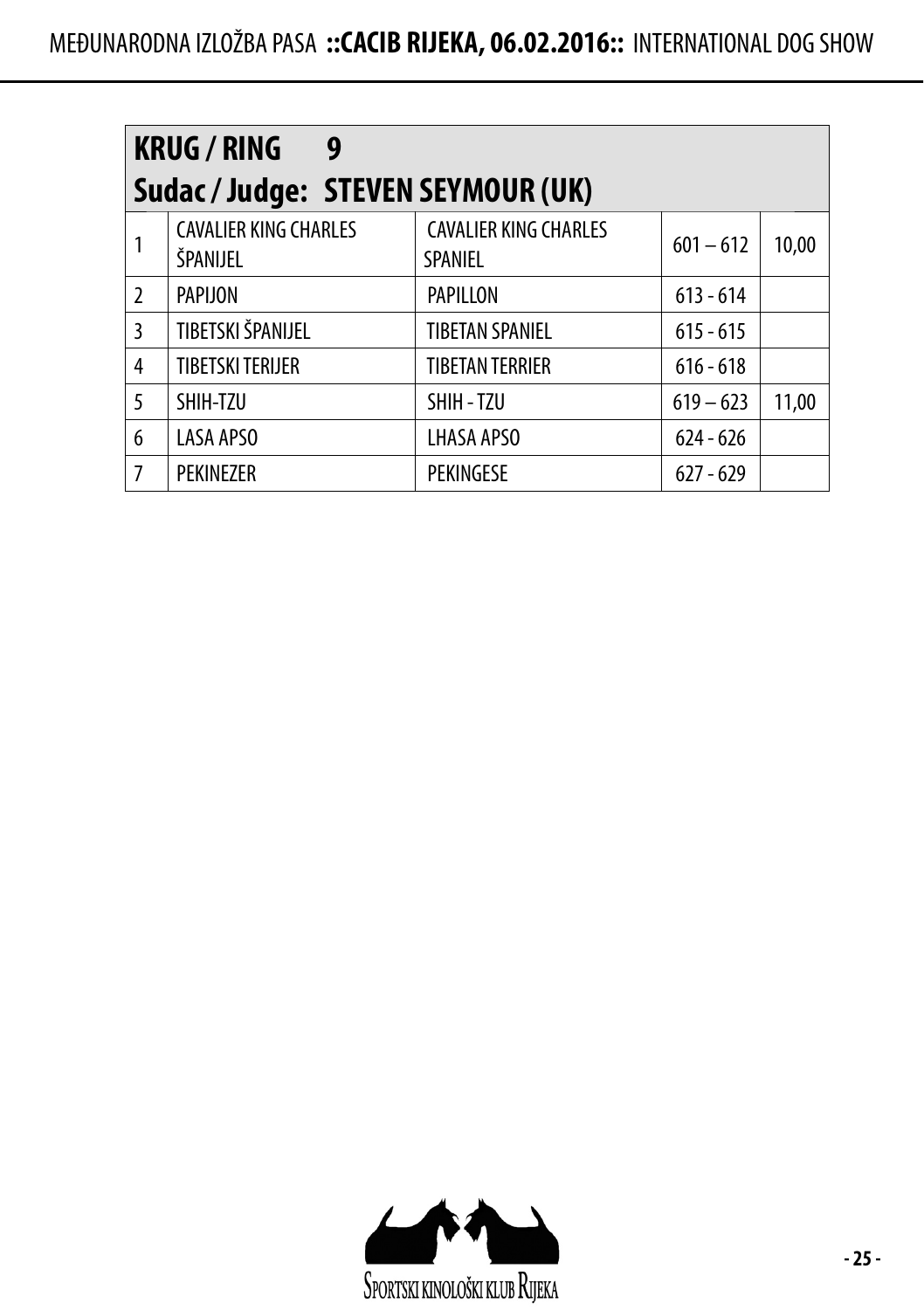|   | <b>KRUG/RING</b><br><b>10</b>           |                                              |             |       |  |
|---|-----------------------------------------|----------------------------------------------|-------------|-------|--|
|   | Sudac / Judge: MAJA BUBALO (HR)         |                                              |             |       |  |
| 1 | RAVNODLAKI RETRIVER                     | <b>FLAT COATED RETRIEVER</b>                 | $630 - 632$ | 11,45 |  |
| 2 | NOVA SCOTIA RETRIVER ZA<br><b>PATKF</b> | NOVA SCOTIA DUCK TOLLING<br><b>RFTRIFVFR</b> | $633 - 634$ |       |  |
| 3 | LAGOTTO ROMAGNOLO                       | ROMAGNA WATER DOG                            | $635 - 640$ |       |  |
| 4 | ŠPANJOLSKI PAS ZA VODU                  | SPANISH WATER DOG                            | $641 - 644$ | 12,15 |  |
| 5 | PORTUGAL SKI PAS ZA VODU                | PORTUGUESE WATER DOG                         | $645 - 645$ |       |  |
| 6 | VELŠKI ŠPRINGER ŠPANIJEL                | <b>WELSH SPRINGER SPANIEL</b>                | $646 - 646$ |       |  |
| 7 | KLAMBER ŠPANIJEL                        | <b>CLUMBER SPANIEL</b>                       | $647 - 647$ |       |  |
| 8 | ENGLESKI KOKER ŠPANIJEL                 | <b>ENGLISH COCKER SPANIEL</b>                | $648 - 654$ | 12,45 |  |
| 9 | AMERIČKI KOKER ŠPANIJEL                 | AMERICAN COCKER SPANIEL                      | $655 - 659$ |       |  |

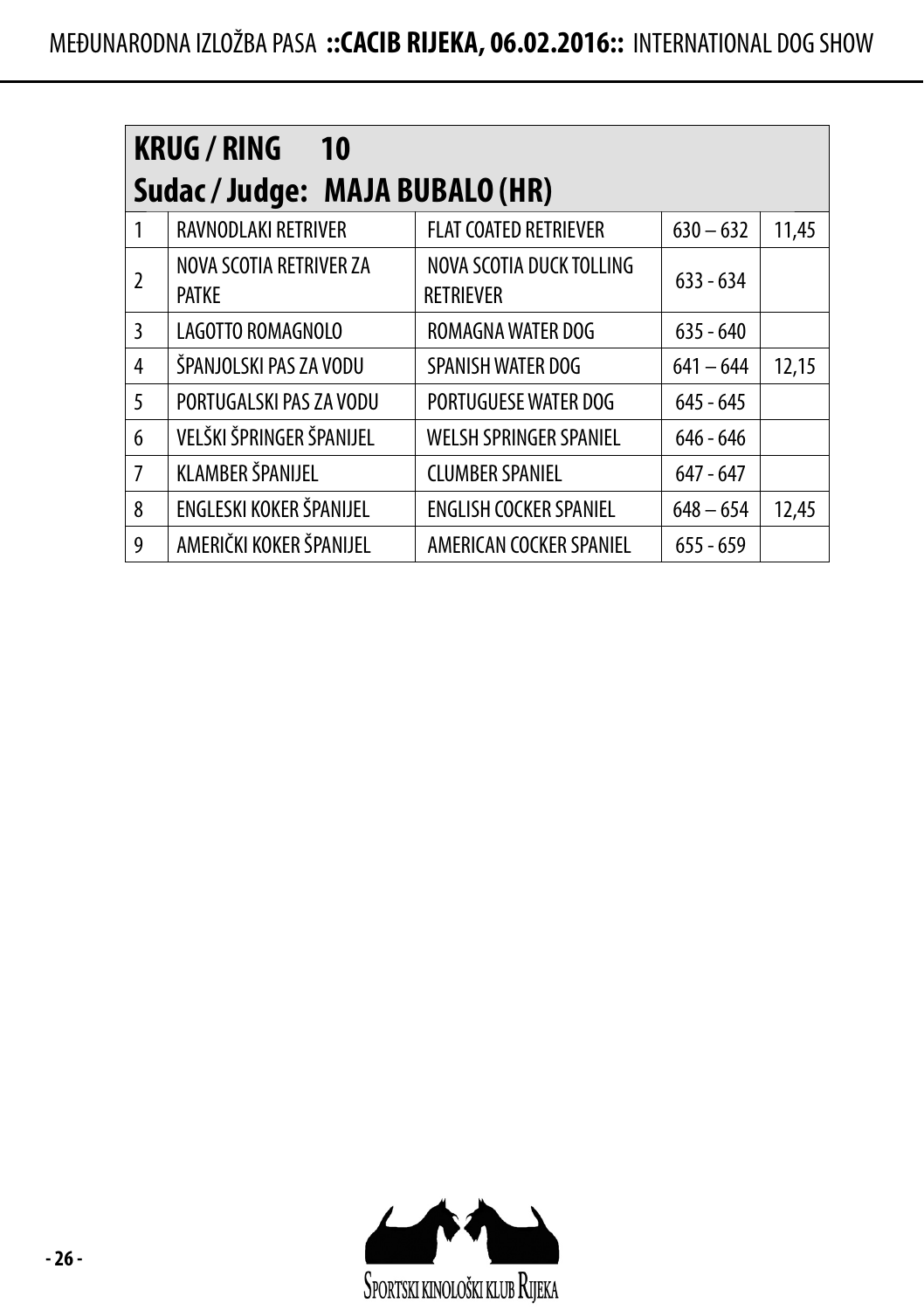|               | <b>KRUG/RING 11</b><br>Sudac / Judge: AGE GJETNES (NO) |                          |             |       |  |  |
|---------------|--------------------------------------------------------|--------------------------|-------------|-------|--|--|
| 1             | <b>GALGO ESPANOL</b>                                   | <b>GALGO ESPANOL</b>     | $660 - 660$ | 10,00 |  |  |
| $\mathcal{L}$ | <b>GREYHOUND</b>                                       | <b>GREYHOUND</b>         | $661 - 662$ |       |  |  |
| 3             | <b>VIPET - MALI ENGLESKI HRT</b>                       | <b>WHIPPET</b>           | $663 - 677$ |       |  |  |
| 4             | <b>MALITALIJANSKI HRT</b>                              | <b>ITALIAN GREYHOUND</b> | $678 - 681$ | 11,00 |  |  |
| 5             | <b>JELENJI HRT</b>                                     | <b>DEERHOUND</b>         | $682 - 683$ |       |  |  |
| 6             | IRSKI VUČJI HRT                                        | IRISH WOLFHOUND          | 684 - 684   |       |  |  |
| 7             | PERZIJSKI HRT - SALUKI                                 | SALUKI                   | $685 - 689$ |       |  |  |
| 8             | <b>RUSKI HRT</b>                                       | <b>BORZOI</b>            | $690 - 691$ | 11,45 |  |  |
| 9             | AFGANISTANSKI HRT                                      | AFGHAN HOUND             | $692 - 698$ |       |  |  |

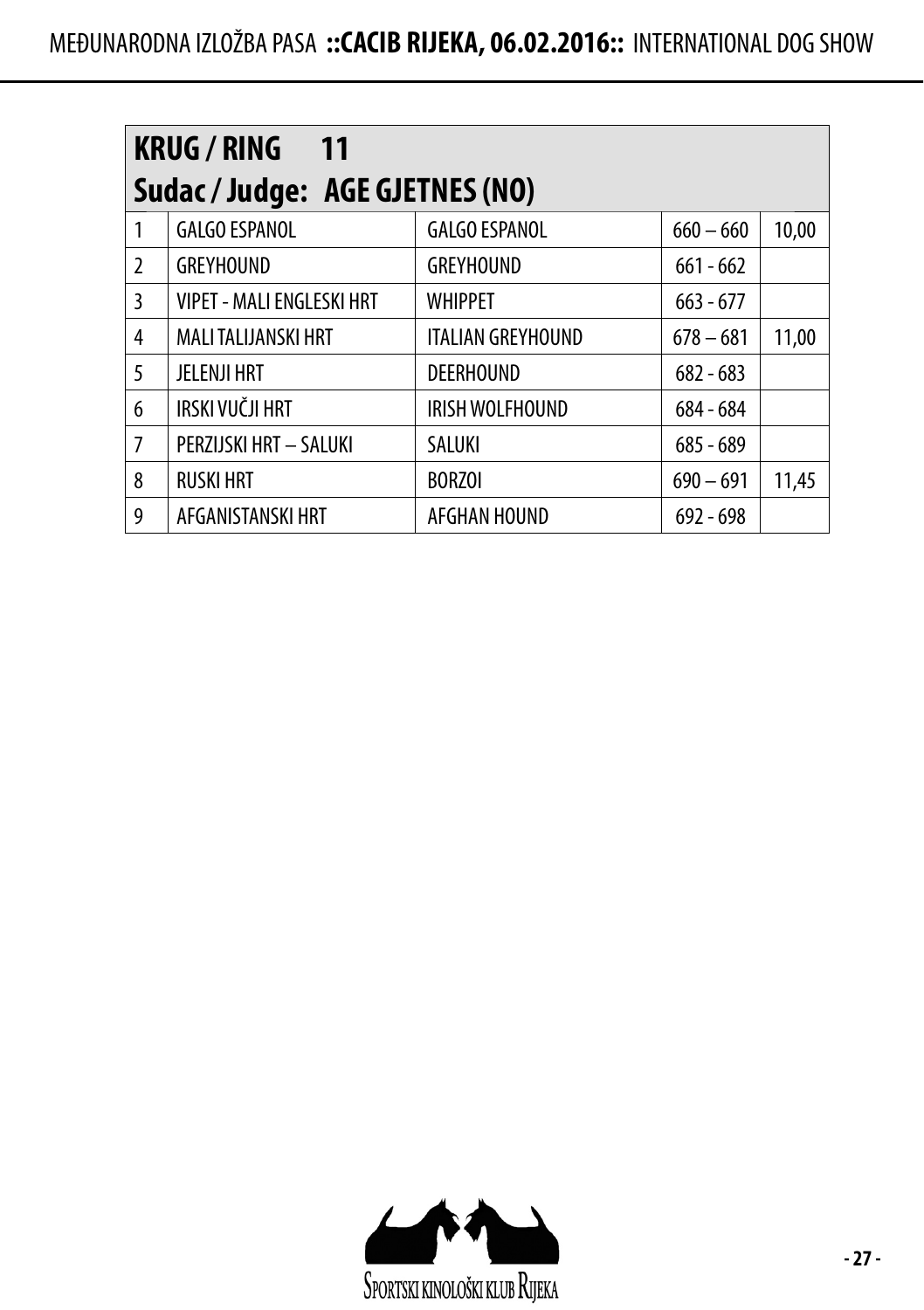|                | <b>KRUG/RING 12</b>                    |                                          |             |       |  |
|----------------|----------------------------------------|------------------------------------------|-------------|-------|--|
|                | Sudac / Judge: DUBRAVKA REICHER (HR)   |                                          |             |       |  |
| 1              | NJEMAČKI OVČAR                         | <b>GERMAN SHEPHERD DOG</b>               | $699 - 700$ | 10,00 |  |
| $\overline{2}$ | ČEŠKOSLOVAČKI VUČJAK                   | CZEKOSLOVAKIAN WOLFDOG                   | $701 - 706$ |       |  |
| 3              | BELGIJSKI OVČAR<br>-GROENENDAEL        | BELGIAN SHEPHERD-<br>GROENENDAEL         | $707 - 708$ |       |  |
| 4              | ŠVICARSKI BIJELI OVČAR                 | WHITE SWISS SHEPERD DOG                  | $709 - 710$ | 10,30 |  |
| 5              | BRIARD - BRIJEŠKI OVČAR                | <b>BERGER DE BRIE - BRIARD</b>           | $711 - 711$ |       |  |
| 6              | <b>KOMONDOR</b>                        | <b>KOMONDOR</b>                          | $712 - 712$ |       |  |
| 7              | PUI I                                  | PULI                                     | $713 - 714$ |       |  |
| 8              | HRVATSKI OVČAR                         | <b>CROATIAN SHEEPDOG</b>                 | $715 - 724$ | 10,50 |  |
| 9              | SAMOJED                                | <b>SAMOYED</b>                           | $725 - 726$ |       |  |
| 10             | NJEMAČKI PTIČAR KRATKE<br><b>DLAKE</b> | <b>GERMAN SHORT H.POINTING</b><br>DOG    | 727 - 729   |       |  |
| 11             | VAJMARSKI PTIČAR                       | <b>WFIMARANFR</b>                        | $730 - 733$ | 11,45 |  |
| 12             | MAĐARSKA VIŽLA –<br>KRATKODLAKA        | <b>HUNGARIAN SHORT</b><br>H.POINTING DOG | 734 - 737   |       |  |
| 13             | <b>POINTER</b>                         | <b>ENGLISH POINTER</b>                   | 738 - 740   |       |  |
| 14             | <b>IRSKI SETER</b>                     | <b>IRISH RED SETTER</b>                  | $741 - 745$ | 12,15 |  |
| 15             | <b>ENGLESKI SETER</b>                  | <b>ENGLISH SETTER</b>                    | 746 - 747   |       |  |

#### **FCI NEPRIZNATE PASMINE**

#### **FCI NON RECOGNIZED BREEDS**

| YKUTSKAYA I AIKA | YAKUTIAN LAIKA                                          | $791 - 791$ |  |
|------------------|---------------------------------------------------------|-------------|--|
|                  | MALLMEÐIMURSKI PAS – MEÐI Í MALLMEÐIMURSKI PAS – MEÐI Í | 792 - 793   |  |